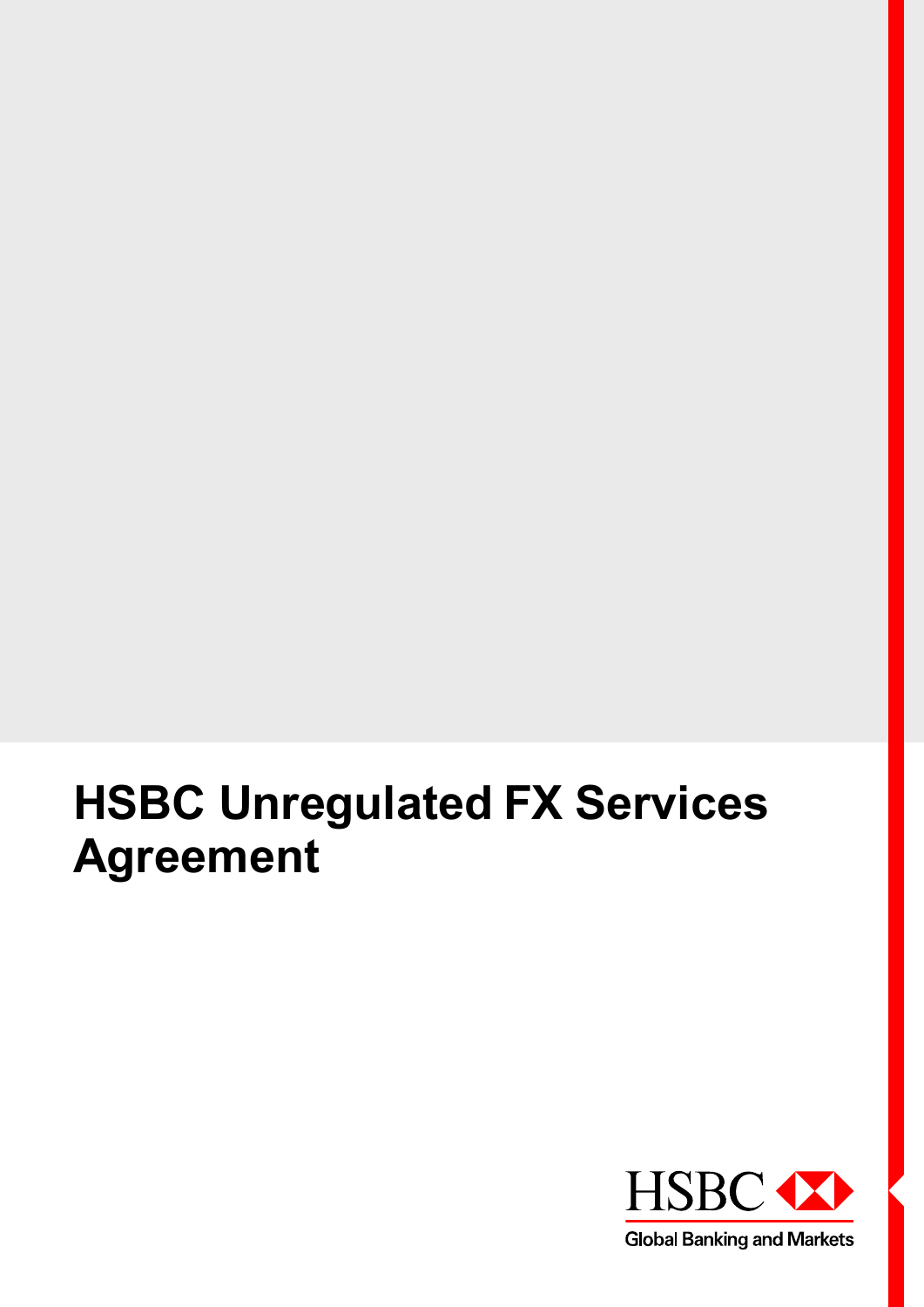# **Contents**

| 1 <sub>1</sub> |  |
|----------------|--|
| 2.             |  |
| 3.             |  |
| 4.             |  |
| 5.             |  |
| 6.             |  |
| 7.             |  |
| 8.             |  |
| 9.             |  |
|                |  |
| 10.            |  |
| 11.            |  |
| 12.            |  |
|                |  |
| 13.            |  |
| 14.            |  |
| 15.            |  |
| 16.            |  |
| 17.            |  |
| 18.            |  |
| 19.            |  |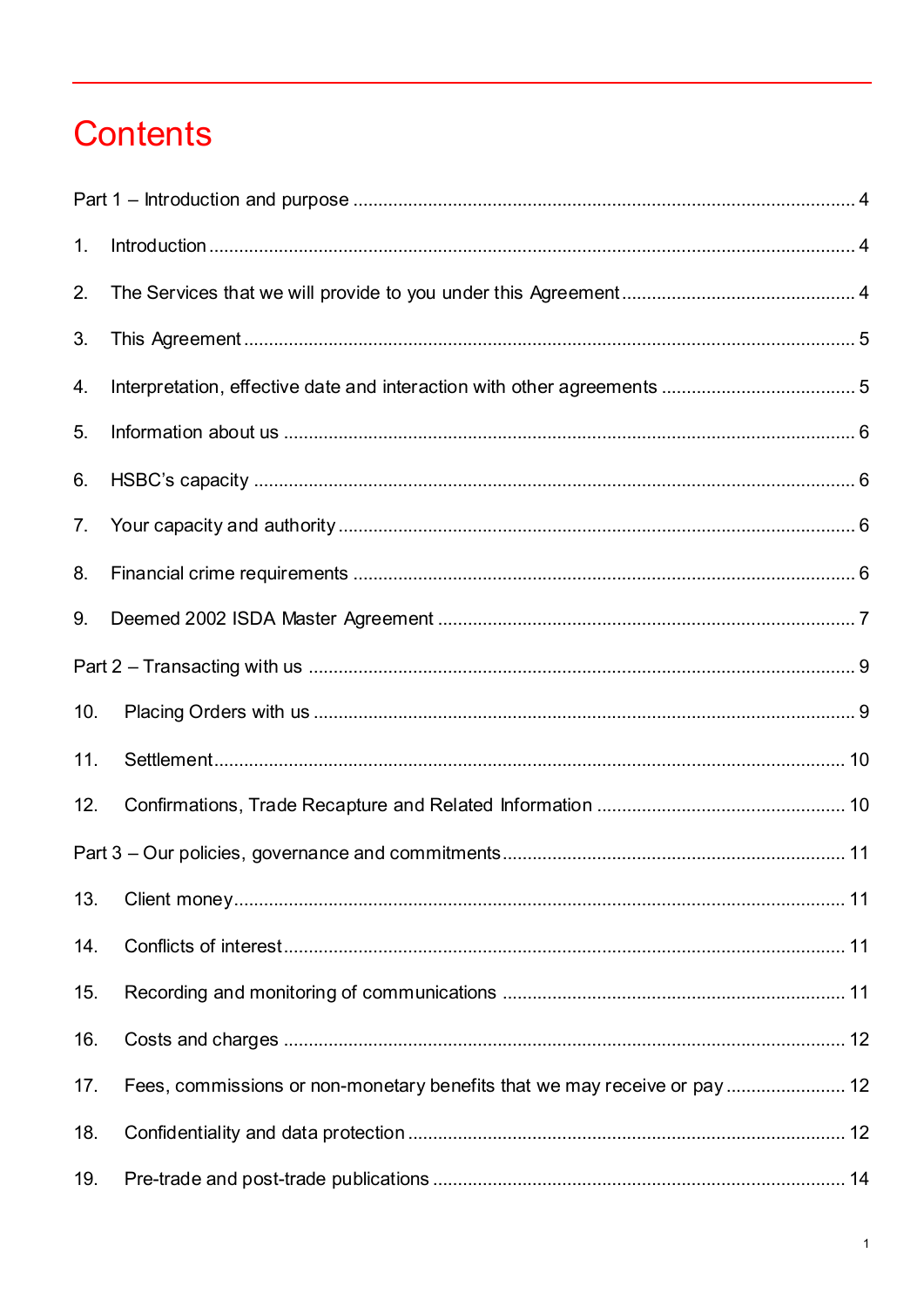| 20. |  |  |  |
|-----|--|--|--|
| 21. |  |  |  |
|     |  |  |  |
| 22. |  |  |  |
| 23. |  |  |  |
| 24. |  |  |  |
| 25. |  |  |  |
| 26. |  |  |  |
| 27. |  |  |  |
| 28. |  |  |  |
| 29. |  |  |  |
| 30. |  |  |  |
| 31. |  |  |  |
| 32. |  |  |  |
| 33. |  |  |  |
| 34. |  |  |  |
| 35. |  |  |  |
| 36. |  |  |  |
| 37. |  |  |  |
| 38. |  |  |  |
|     |  |  |  |
|     |  |  |  |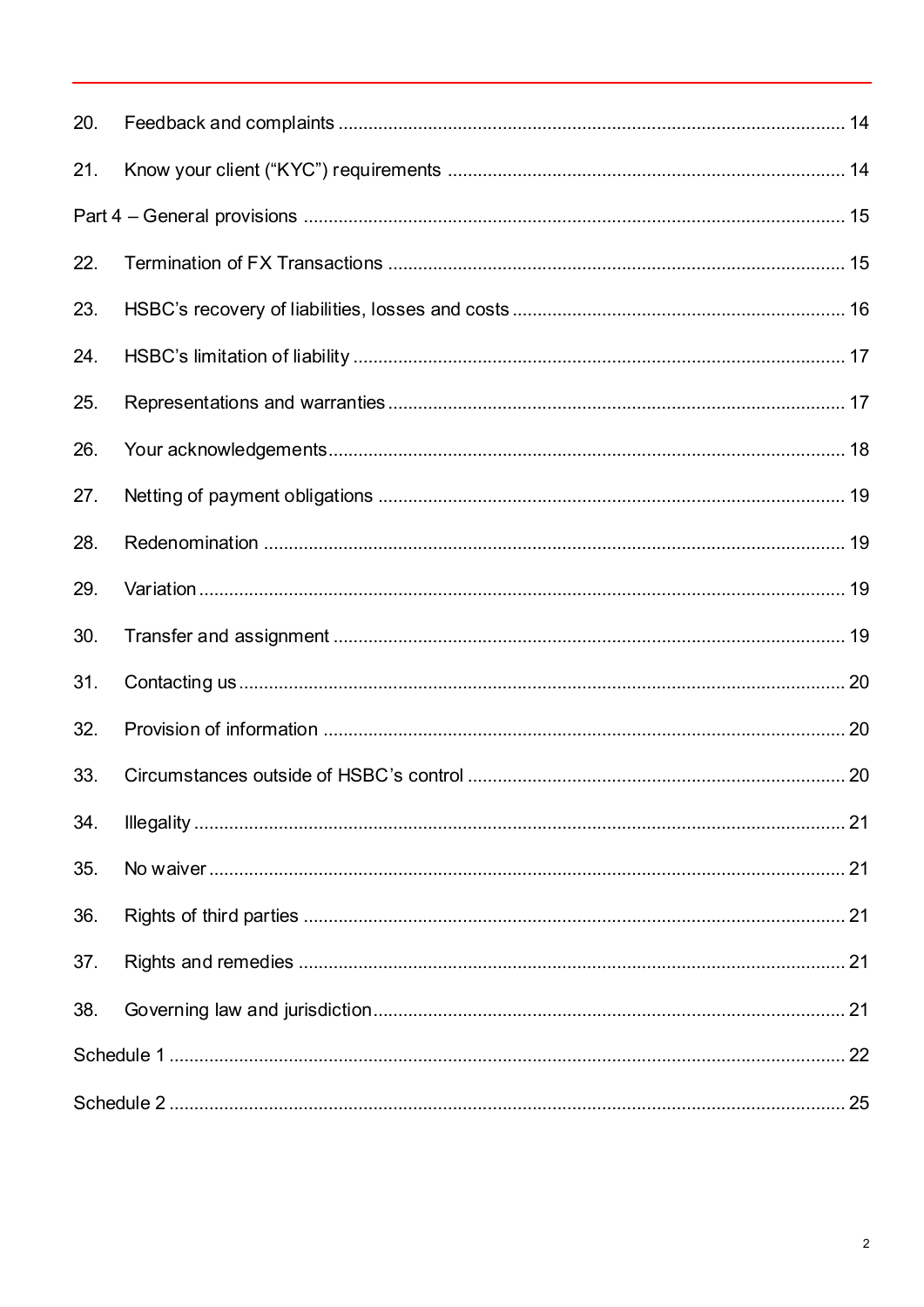#### HSBC UK BANK PLC

#### GLOBAL MARKETS UNREGULATED FOREIGN EXCHANGE SERVICES AGREEMENT

No part of this publication may be reproduced, stored in a retrieval system or transmitted in any form or by any means, electronic, mechanical, photocopying, and recording or otherwise without the written permission of HSBC UK Bank plc. Where HSBC UK Bank plc has provided this document to you electronically, you have permission to store this document in a retrieval system in your capacity as a customer or prospective customer.

Copyright HSBC UK Bank plc December 2020. All rights reserved.

**This Global MarketsUnregulated Foreign Exchange Services Agreement is important and you should read it carefully to ensure you understand it fully (we recommend taking legal advice, if necessary) and retain a copy for your records as this Global MarketsUnregulated Foreign Exchange Services Agreement will constitute a legally binding contract between HSBC UK Bank plc and you.**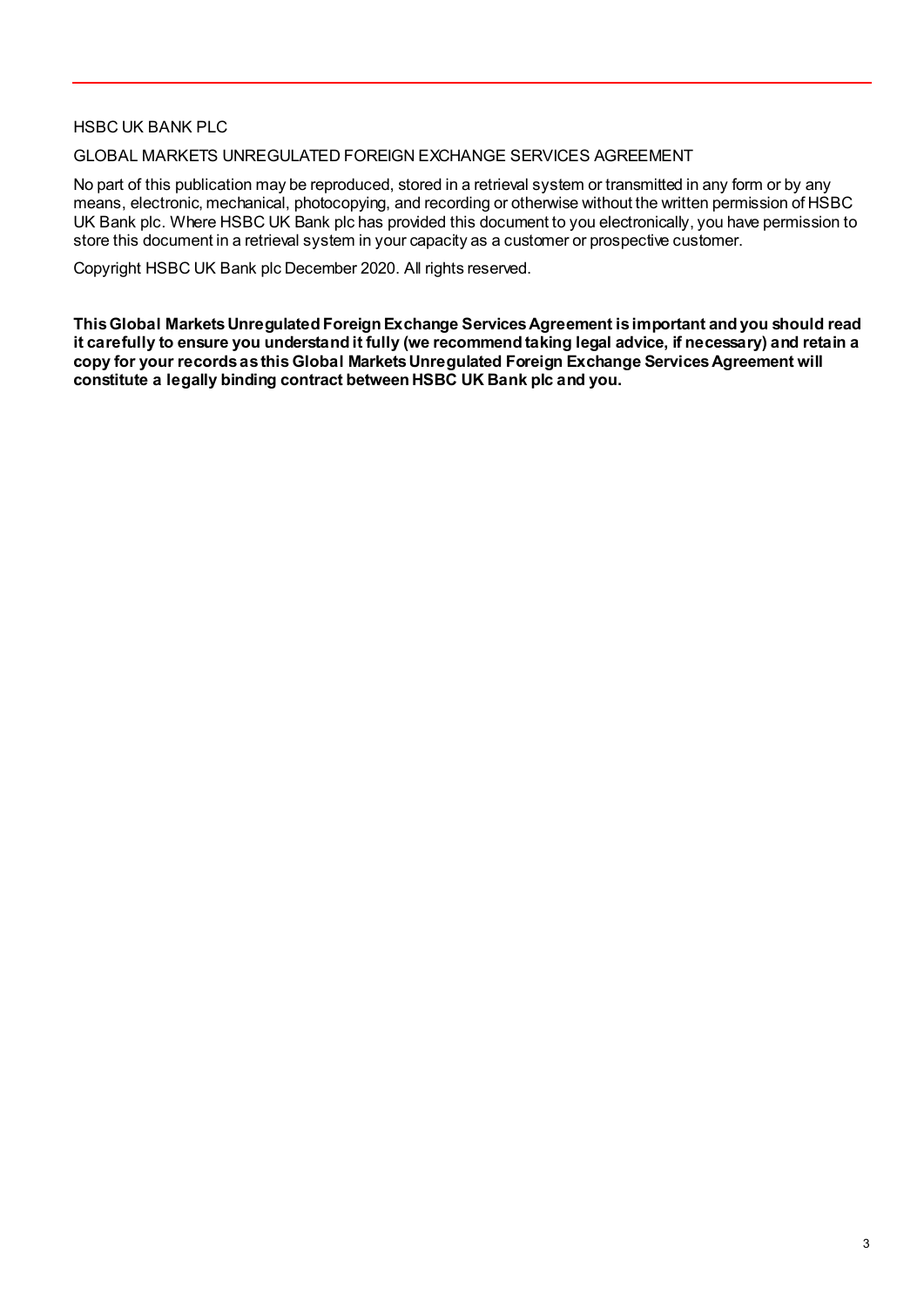# <span id="page-4-0"></span>Part 1 – Introduction and purpose

# <span id="page-4-1"></span>1. Introduction

- <span id="page-4-4"></span>1.1 This agreement, together with any schedules, supplemental terms, accompanying documents and each confirmation recording the details of any transaction under it (together, as amended from time to time, the "**Agreement**"), sets out the terms and conditions of your relationship with the Global Markets business of HSBC UK Bank plc in relation to the Services.
- <span id="page-4-5"></span>1.2 Where you wish to use our electronic services, separate electronic service terms will be provided to you. Other than in the case of the HSBC Evolve Terms and Conditions (the "**Evolve Terms**"), in the event of conflict between such electronic service terms and this Agreement, this Agreement shall prevail. In the event of conflict between the Evolve Terms and this Agreement, the Evolve Terms shall prevail.
- 1.3 We may provide our Services in relation to products which are not regulated by the FCA and/or the PRA.

# <span id="page-4-2"></span>2. The Services that we will provide to you under this Agreement

2.1 Our Services:

Subject to this Agreement and the limitations set out under Clause [2.2](#page-4-3), HSBC may provide the Services to you in accordance with Applicable Law.

You acknowledge the general information on FX Transactions and certain types of Orders in Schedule 2 and agree that such information is included in Schedule 2 for general information purposes only.

- <span id="page-4-3"></span>2.2 Limitations on the scope of our Services:
	- 2.2.1 Our Services do not include investment advice or personal recommendations.
	- 2.2.2 We do not provide any representations as to the suitability of any of our Services.
	- 2.2.3 You are responsible for obtaining any legal, accounting, financial or tax advice you may need in determining whether any FX Transaction or Service is suitable for your needs or the needs of your business.
	- 2.2.4 Any information provided to you in relation to this Agreement (including, but not limited to, any market information or research forecasts shared with you in relation to any proposed Order or otherwise) will be for your information only and is not in any way to be relied upon as financial advice as to the suitability of placing an Order or entering into any FX Transaction or Service.
	- 2.2.5 Insofar as is permissible under the FCA rules, HSBC does not owe you any Fiduciary Duty or any similar obligation under this Agreement.
	- 2.2.6 The foreign exchange rates used for the purposes of providing the Services will be the rates that are available to you as a customer of HSBC UK Bank plc (which will include our costs, fees and charges) and, as such, these rates may differ from published interbank rates.
	- 2.2.7 All FX Transactions and Services shall be subject to Applicable Law, but so that:
		- (i) in the event of any conflict between this Agreement and Applicable Law, Applicable Law shall prevail to the extent of the conflict;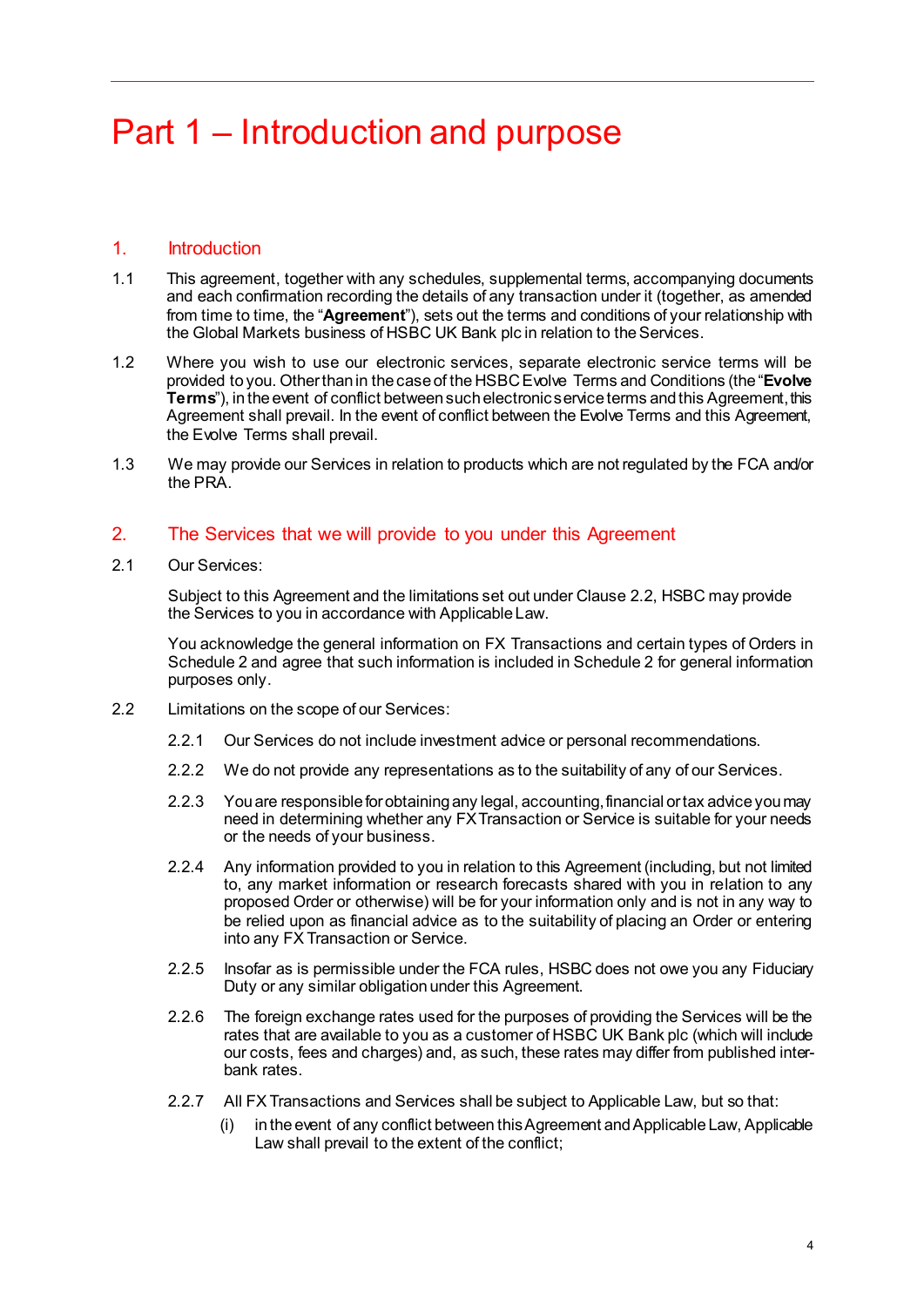- (ii) HSBC shall be entitled to take such action or steps or omit to take any action or steps as it shall in its absolute discretion consider necessary to ensure compliance with Applicable Law, including, without limitation, the taking of any action to avoid or mitigate any loss arising as a result of a change in Applicable Law; and
- (iii) all Applicable Law and any such action or step so taken by HSBC shall be binding upon you as if expressly set out herein or authorised hereby.
- 2.3 If you require financial services from us other than the Services, please contact your usual HSBC representative to discuss how we can accommodate your requirements.
- 2.4 Risk warnings:
	- 2.4.1 We will provide you with a notice of risks related to our Services.
	- 2.4.2 This information will be made available at [http://www.gbm.hsbc.com/financial](http://www.gbm.hsbc.com/financial-regulation/market-structure/mifid/policies-disclosures)[regulation/market-structure/mifid/policies-disclosures](http://www.gbm.hsbc.com/financial-regulation/market-structure/mifid/policies-disclosures) or such other website as notified to you by us. You should read the notice carefully.

#### <span id="page-5-0"></span>3. This Agreement

- <span id="page-5-2"></span>3.1 Please return a signed copy of this Agreement to us to confirm your acceptance of this Agreement. By executing this Agreement, you are also agreeing to each FX Transaction you enter into under relevant product terms being subject to this Agreement, as amended or supplemented from time to time.
- <span id="page-5-3"></span>3.2 Notwithstanding Claus[e 3.1](#page-5-2), where you fail to sign this Agreement but begin or continue to use or instruct us on any Services or undertake business with us in relation to any Services, this will be taken as an indication that you have agreed to the terms of this Agreement on and from the date on which you receive this Agreement (as determined in accordance with Clause [31](#page-20-0)).
- 3.3 If you have any questions about this Agreement or about the Services we are offering under this Agreement, please contact your usual HSBC representative.
- 3.4 You agree that you will promptly supply us with any information and/or documentation that we may request from time to time to enable us to comply with: (i) any legal and regulatory requirements which may apply to us, including, but not limited to, the requirements under the Money Laundering Regulations 2007 (as amended or supplemented from time to time); or (ii) in the case of industry/market voluntary codes, any such codes with which we choose to comply.

# <span id="page-5-1"></span>4. Interpretation, effective date and interaction with other agreements

- 4.1 Words and phrases used within this Agreement which hold particular meanings are defined within this Agreement and are also listed in Schedule 1.
- 4.2 This Agreement shall take effect from the date on which you sign it (or, if Claus[e 3.2](#page-5-3) applies, the date on which you receive this Agreement, which shall, in the absence of evidence to the contrary, be deemed to have taken place in accordance with the provisions of Claus[e 3.2](#page-5-3) of this Agreement).
- <span id="page-5-4"></span>4.3 If there is a conflict between this Agreement and any product terms (including the Governing Master Agreement (as defined below)), the terms of the product terms will prevail to the extent that the conflicting term is specific to the relevant product. If there is a conflict between this Agreement and any specifically negotiated agreements (for example, a mandate letter), the terms of the specifically negotiated agreement will prevail.
- 4.4 Subject to Claus[e 4.3,](#page-5-4) this Agreement will govern the FX Transactions and Services provided by the Global Markets business of HSBC UK Bank plc regardless of any relationship or terms you have with other parts of the HSBC Group.
- 4.5 This Agreement only relates to the provision of the Services and, subject to Clause [4.3,](#page-5-4) replaces any terms of business we have agreed with you in relation to the Services previously.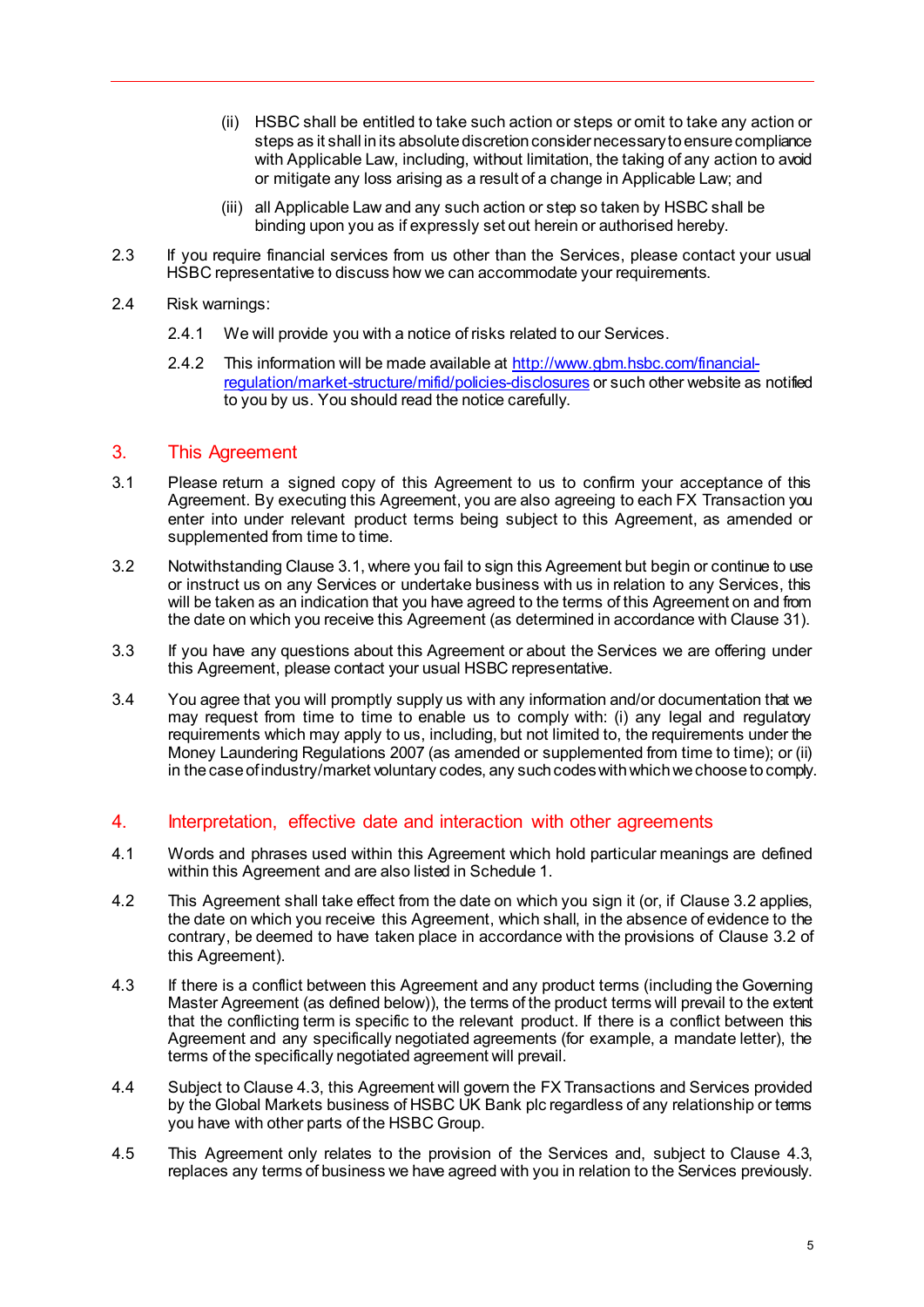- 4.6 Subject to Claus[e 4.3,](#page-5-4) this Agreement constitutes the entire agreement and understanding of the parties with respect to its subject matter. Any other terms you may have agreed with us in relation to the provision of any other services will be unaffected and will remain in full force and effect.
- 4.7 All references to EU Directives shall be deemed to be references to such Directives as implemented in the laws of the United Kingdom.
- 4.8 All references to EU Regulations shall be deemed to be references to such EU Regulation in the form retained in the laws of the United Kingdom in accordance with the EU (Withdrawal) Act 2018.

# <span id="page-6-0"></span>5. Information about us

- 5.1 HSBCUK Bank plc is a member of the HSBC Group, and will be trading through Global Markets and any renamed or successor business unit or division within HSBC.
- <span id="page-6-4"></span>5.2 The registered address of HSBC UK Bank plc is 1 Centenary Square, Birmingham B1 1HQ, United Kingdom. HSBC UK Bank plc is registered in England, with company registration number 09928412. HSBC UK Bank plc's email address for communications in relation to this Agreement is regulatory.business.support.europe@HSBC.com.
- 5.3 HSBC UK Bank plc is authorised by the Prudential Regulation Authority and regulated by the Financial Conduct Authority and the Prudential Regulation Authority. HSBC UK Bank plc appears on the United Kingdom's financial services register with firm reference number 765112.
- 5.4 HSBC UK Bank plc's VAT identification number is GB 365684514.
- 5.5 The address of the Prudential Regulation Authority is Prudential Regulation Authority, 20 Moorgate, London EC2R 6DA, United Kingdom. The address of the Financial Conduct Authority is Financial Conduct Authority, 12 Endeavour Square, London E20 1JN, United Kingdom.

# <span id="page-6-1"></span>6. HSBC's capacity

<span id="page-6-2"></span>In providing the Services pursuant to this Agreement, HSBC will be acting as principal.

# 7. Your capacity and authority

- 7.1 You warrant that you will act as principal. As a result, we, in our dealings with you, will assume that the FX Transactions you enter into are for you and no one else.
- 7.2 You represent and warrant that you have all necessary authorities and consents to enable you to enter into both this Agreement and any transactions pursuant to this Agreement.
- 7.3 HSBC may rely on any order, direction or instruction from you or any Person who is, or is believed by us in good faith to be, a Person designated or authorised by you to give instructions or Orders in relation to this Agreement. HSBC may accept and act without further enquiry upon such instructions and/or Orders. You will be responsible for, and bound by, any Order and any resulting transaction resulting from those instructions and/or Orders.

#### <span id="page-6-3"></span>8. Financial crime requirements

- 8.1 Each Party will comply with all Applicable Law and has established and maintains policies and procedures reasonably designed to promote and achieve compliance with Applicable Law relating to Financial Crime.
- 8.2 Our dealings with you will be covered by certain Applicable Laws relating to, among other Financial Crime matters, client identification and money laundering which may require us to seek further evidence and confirmation of your identity and the business that you propose to undertake with us.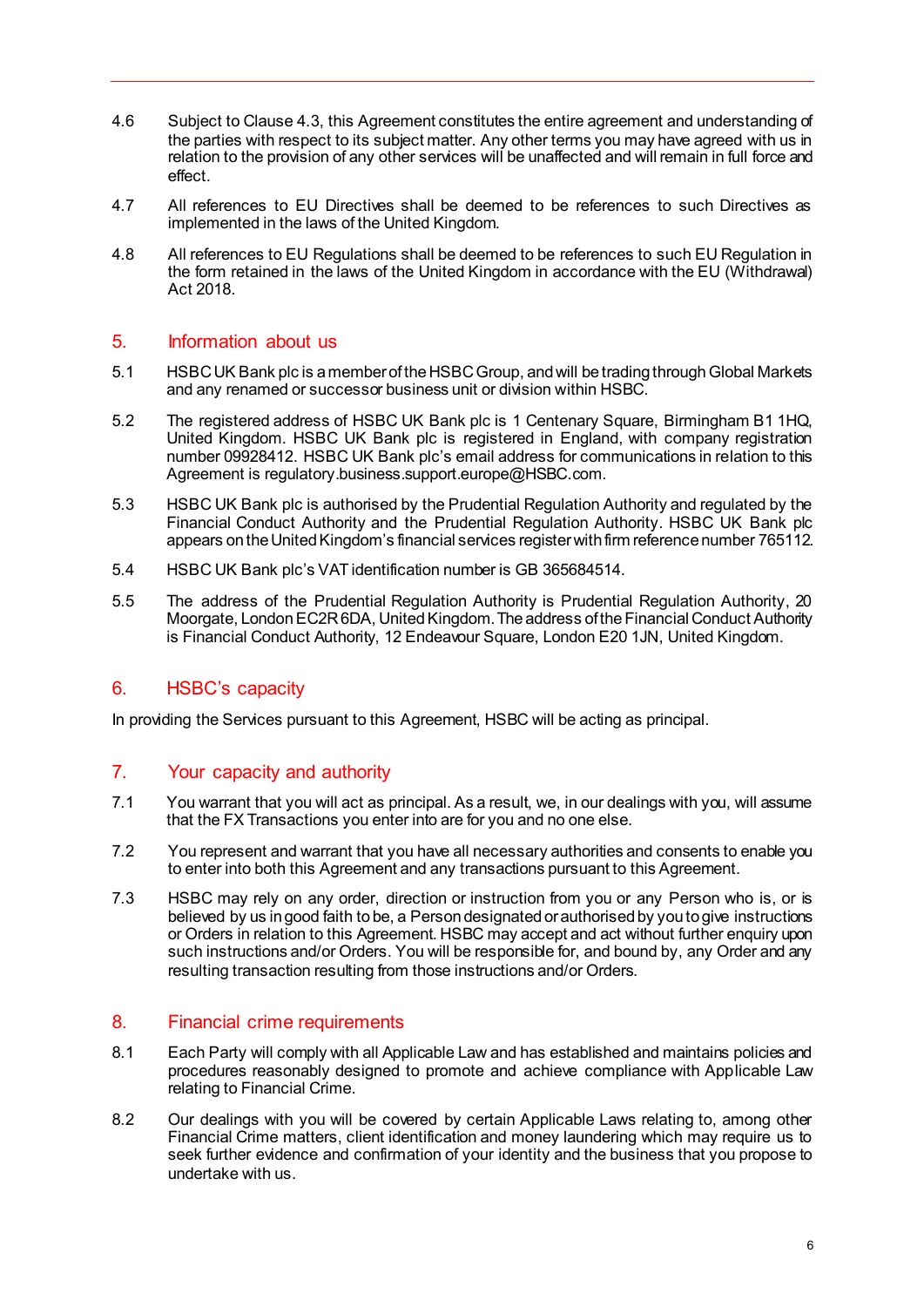- 8.3 If satisfactory evidence of your identity and/or the identity of any underlying client has not been obtained within a reasonable period, we reserve the right not to accept or process any Order or FX Transaction or provide any Service or otherwise to cease to deal with you.
- 8.4 You will not directly or indirectly use the proceeds of any transaction concluded with or through us, or lend, contribute or otherwise make available such proceeds to any Person, (i) to fund any activities or business of or with any Person, or in any country or territory, that, at the time of such funding, is, or whose government is, the target of country- or territory-wide Sanctions or (ii) in any other manner that would result in a violation of Sanctions by any Person.
- 8.5 You will not, in connection with any transaction concluded with or through us, violate any applicable anti-bribery laws and regulations, including, but not limited to, the U.S. Foreign Corrupt Practices Act, the UK Bribery Act (each as may be amended from time to time) and other analogous legislation in other applicable jurisdictions.
- 8.6 You shall: (i) to the extent permitted by Applicable Law, promptly report to HSBC any breach or suspected breach of any of your obligations or undertakings with respect to Financial Crime; (ii) make all reasonable efforts to rectify promptly such breach or suspected breach to the fullest extent practicable; and (iii) assist HSBC in investigating and remedying any such breach or suspected breach.
- 8.7 We shall have the right to suspend or terminate any transaction between us on immediate written notice should we become aware of a breach of your obligations under this Claus[e 8](#page-6-3).
- <span id="page-7-1"></span>8.8 In order for HSBC to meet its Relevant Requirements, HSBC and any company within the HSBC Group may take any necessary action, including, without limitation, intercepting and/or investigating transactions on your accounts with HSBC (particularly those involving the international transfer of funds) including the source of or intended recipient of funds paid into or out of your accounts.
- <span id="page-7-2"></span>8.9 Exceptionally, the action described in Claus[e 8.8](#page-7-1) may delay or prevent the carrying out of your instructions, the settlement of transactions over your accounts or HSBC's performance of its obligations under this Agreement.
- 8.10 Where reasonably practicable (and consistent with Applicable Law), HSBC will advise you of the reasons for, and likely length of, any delay described in Clause [8.9](#page-7-2).
- 8.11 Without prejudice to Claus[e 24,](#page-17-0) neither HSBC nor any HSBC Group company shall have any liability (whether direct, indirect or consequential and including, without limitation, loss of profit or interest) caused in whole or in part by any actions which are taken by HSBC or any HSBC Group companies to comply with the Relevant Requirements (including, without limitation, those actions referred to in this Claus[e 8](#page-6-3)).

# <span id="page-7-0"></span>9. Deemed 2002 ISDA Master Agreement

- 9.1 In respect of each FX Transaction, unless you have executed (or are deemed to have executed under the terms of the trade confirmation (howsoever described and in any format) for such FX Transaction, the Evolve Terms or any other document) an ISDA Master Agreement or other master trading agreement with HSBC that governs such FX Transaction (the "**Governing Master Agreement**"), you agree that the trade confirmation for such FX Transaction shall supplement, form part of, and be subject to the ISDA Master Agreement (as defined below) between you and HSBC.
- <span id="page-7-3"></span>9.2 Until we execute and deliver an agreement in the form of the 2002 ISDA Master Agreement (the "**ISDA Form**"), the trade confirmation, together with all other documents referring to the ISDA Form (each a "Confirmation") confirming transactions (each a "**Transaction**") entered into between us (notwithstanding anything to the contrary in a Confirmation) will be deemed to supplement, form a part of, and be subject to the same single agreement in the form of the ISDA Form (except as expressly modified below) as if we had executed an agreement on the Trade Date of the first such Transaction between us in such form with the Schedule thereto specifying only that (a) the governing law shall be English law and (b) the Termination Currency shall be Euro (the "**ISDA Master Agreement**"). The "Automatic Early Termination" provision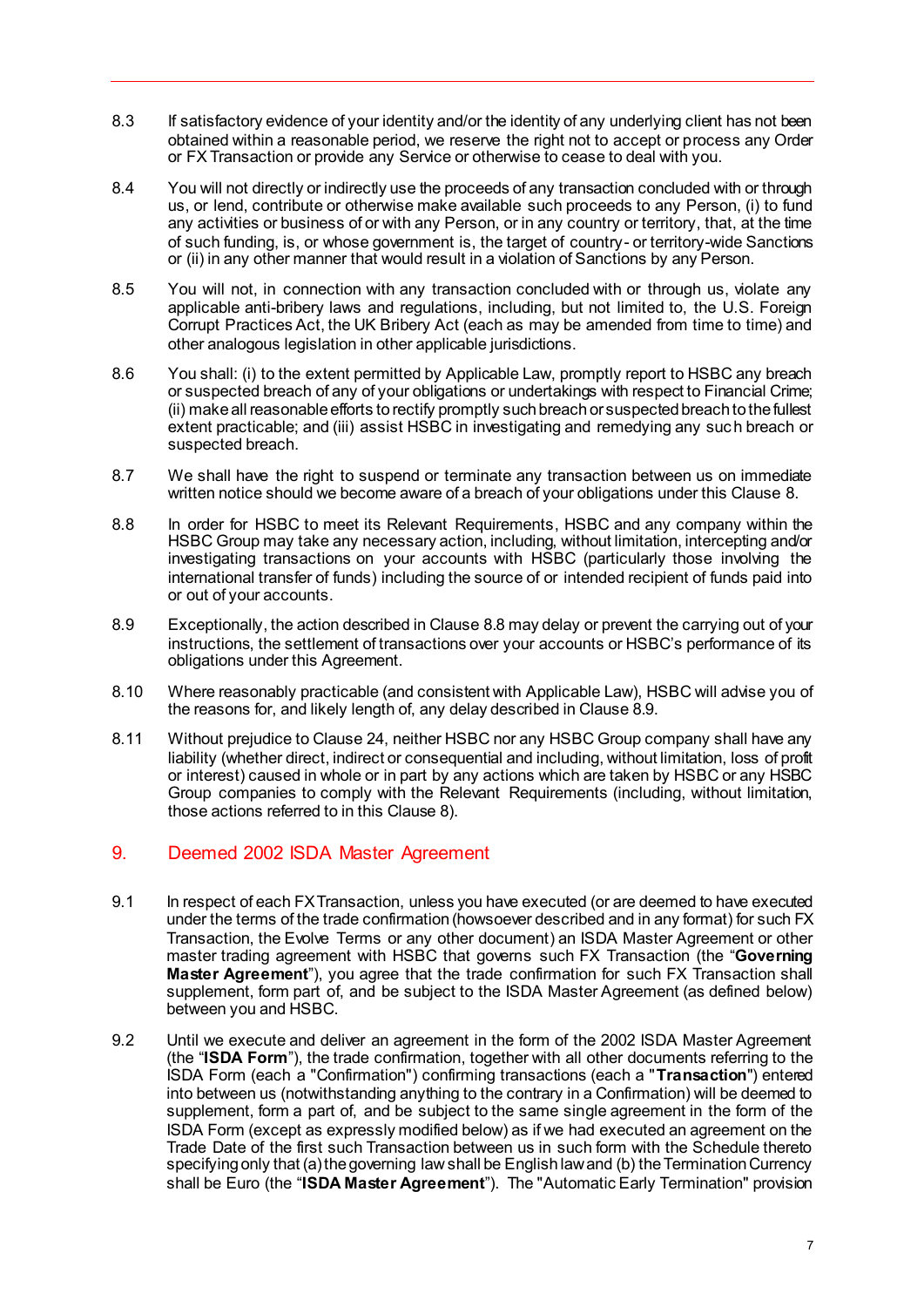of Section 6(a) will not apply to you or HSBC provided, however, that where there is an Event of Default under Section 5(a)(vii)(1), (3), (4), (5), (6) or, to the extent analogous thereto (8), and the Defaulting Party is governed by a system of law that would not otherwise permit termination to take place, then the Automatic Early Termination provisions of Section 6(a) will apply. In the event of any inconsistencies between a Confirmation and the provisions of that ISDA Master Agreement, the Confirmation shall prevail for the purpose of the relevant Transaction to which such Confirmation relates.

- <span id="page-8-1"></span><span id="page-8-0"></span>9.3 Where the governing law of the ISDA Master Agreement is not the jurisdiction of incorporation of HSBCand/or location of the branch of HSBC (if relevant) (each such jurisdiction, a "**Relevant Jurisdiction**"), then:
	- 9.3.1 The terms of any module to the ISDA Jurisdictional Stay Recognition Protocol applicable to each Relevant Jurisdiction are incorporated into and form part of the ISDA Master Agreement, and the ISDA Master Agreement shall be deemed a "Covered Agreement" for purposes thereof. In the event of any inconsistencies between the ISDA Master Agreement and such module, such module will prevail.
	- 9.3.2 The terms of any ISDA Bail-In Protocol relating to each Relevant Jurisdiction (each, a "**Relevant Bail-In Protocol**") are incorporated into and form part of the ISDA Master Agreement, and the ISDA Master Agreement shall be deemed a "Covered ISDA Master Agreement" for purposes thereof. In the event of any inconsistencies between the ISDA Master Agreement and any Relevant Bail-In Protocol, the Relevant Bail-In Protocol will prevail.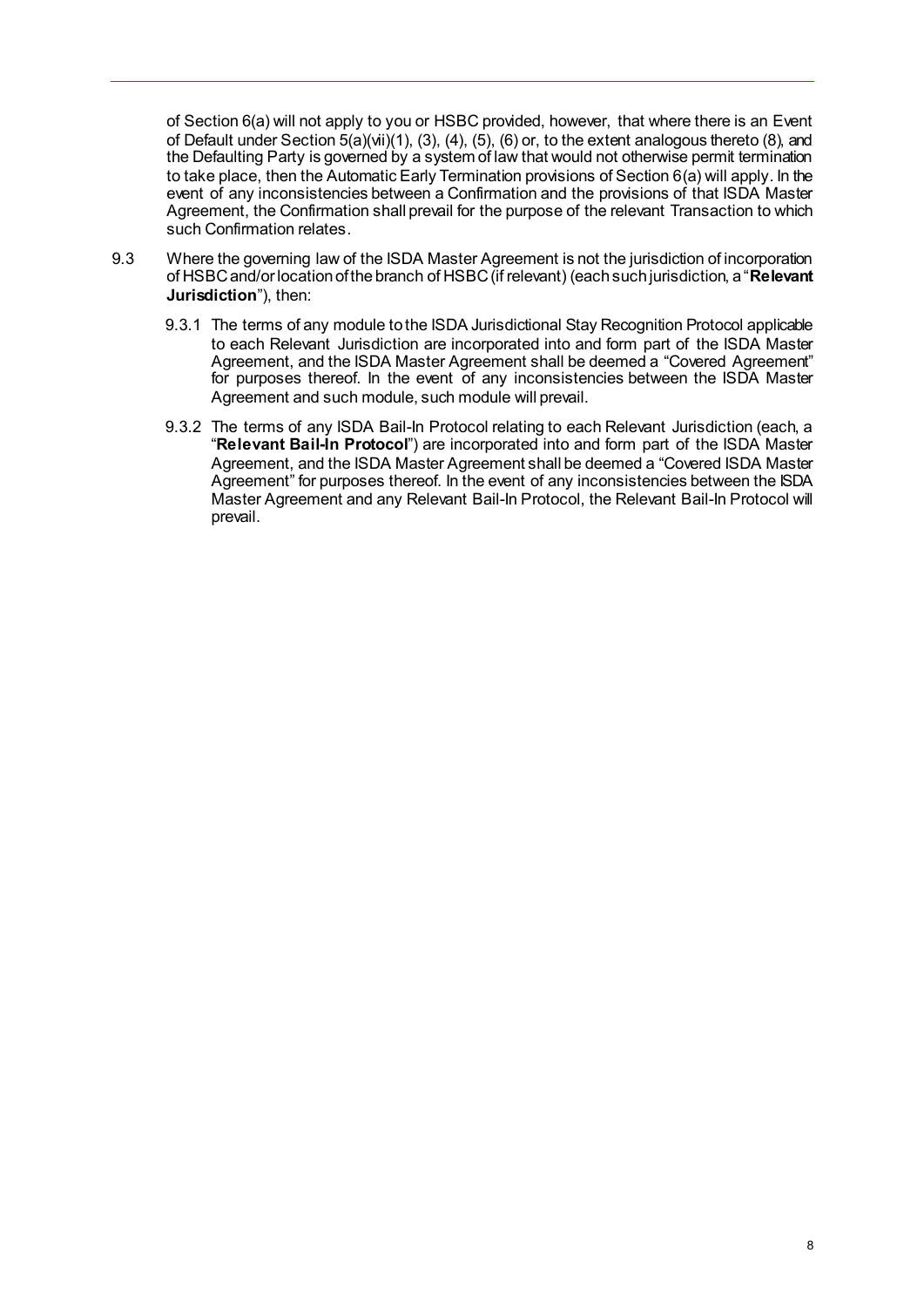# <span id="page-9-0"></span>Part 2 – Transacting with us

# <span id="page-9-1"></span>10. Placing Orders with us

- <span id="page-9-2"></span>10.1 Following receipt of a request from you for any of the Services (and subject always to compliance with any credit limit applicable to you), we may, in our absolute discretion, either:
	- 10.1.1 in respect of a request for a spot foreign exchange contract, forward or flexible delivery forward exchange contract: (a) provide a quote (which will include our costs, fees and charges and, in relation to spot foreign exchange, will also include the proposed Settlement Date); or (b) indicate that we are unable to provide you with a quote; and
	- 10.1.2 in respect of any Order, confirm or reject such request.
- 10.2 The rate that we quote may quickly change from one moment to the next due to the nature of the foreign exchange market. For this reason, if we provide a quote to you in respect of any such request, it will be available for immediate execution only and we will be under no obligation to make such quote available to you on a continuing basis.

10.3

- 10.3.1 If you agree to the terms of the quote provided to you in relation to a spot foreign exchange contract, forward or flexible delivery forward exchange contract pursuant to Clause [10.1.1,](#page-9-2) you would have entered into an FX Transaction, and will be bound by the terms of such transaction.
- 10.3.2 If we accept your instruction in an Order, you will be bound by the terms of such Order.
- 10.4 You may place Orders with us by any approved means notified to you by us from time to time for these purposes (possible approved means include, but are not limited to, by telephone or via HSBC Evolve).
- 10.5 Where you place an Order with us, HSBC will act on instructions before receipt of any written confirmations and its records of communications shall be conclusive evidence of such instructions.
- 10.6 An Order will be legally binding on you and we shall have no responsibility for any error or inaccuracy in such Order. Therefore, before you place an Order with us, you must carefully review the details provided by you and (if applicable) the quote received from us.
- 10.7 Subject to this Agreement, you may request that an Order be amended or cancelled and we may, in our absolute discretion, amend or cancel such Order if it has not yet been executed. We do not guarantee that the original Order will not have been executed prior to such request and any such request to amend or cancel an Order will have no effect on any Order which has already been executed.
- 10.8 Once you have placed an Order with us, that Order will become immediately binding on you. However, you should not assume that we have executed the Order until we have informed you that we have done so.
- 10.9 We shall be under no obligation to execute your Order. For instance, we may not execute your Order in, without limitation, the following instances:
	- 10.9.1 there is a lack of liquidity in the market;
	- 10.9.2 there is market disruption;
	- 10.9.3 Applicable Law, market practice or a rule or regulation would, in our reasonable opinion, prevent us from doing so;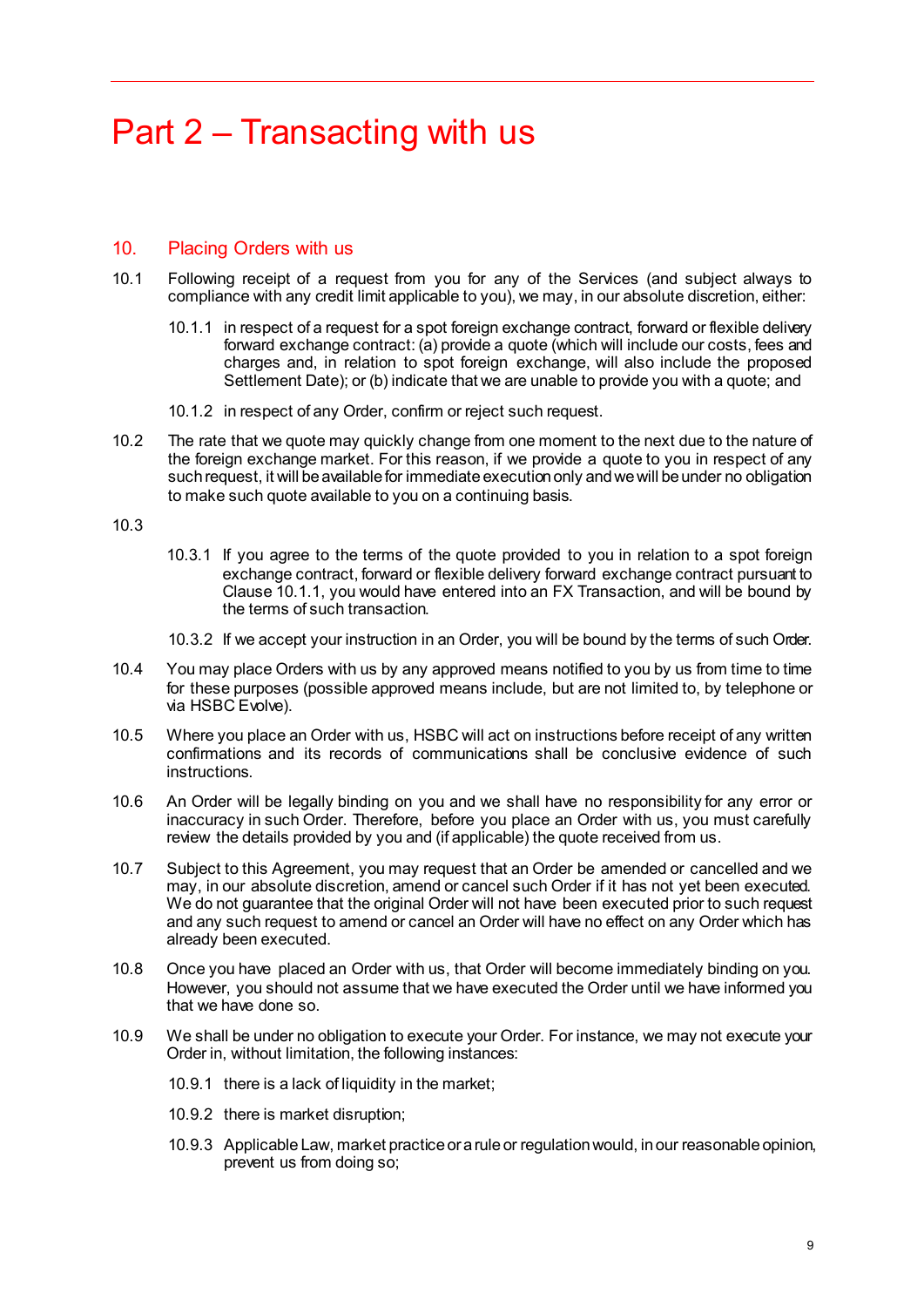- 10.9.4 where you have insufficient credit; or
- 10.9.5 where we are in doubt as to the authenticity of instructions.

Consequently, we shall not be liable to you where we have declined an Order or have been unable to execute an Order.

#### <span id="page-10-0"></span>11. Settlement

- 11.1 Accounts shall be due for settlement and/or delivery on the date shown on the confirmation. It is your responsibility to ensure that money due to HSBC is paid and/or that documents are delivered to HSBC in good order by the due date for settlement.
- 11.2 If you make any payment under this Agreement which is subject to any deduction or withholding whatsoever, you shall pay to HSBC such additional amount as is necessary to ensure that the amount actually received by HSBC will equal the full amount HSBC would have received had no such deduction or withholding been made. Any payment made by HSBC under this Agreement which is subject to any deduction or withholding whatsoever will be made by HSBC less such deduction or withholding.
- 11.3 In respect of each FX Transaction, you will be obliged to pay the agreed amount of the relevant currency to us on the Settlement Date whereupon we will be obliged to pay the agreed amount of the other currency to you.
- 11.4 Subject to Claus[e 23.3,](#page-16-1) we shall make all payments due to you under this Agreement in full unless we are required by law to make deductions or withholdings in respect of any tax liabilities, in which case such payment to you will be less any amounts that we are required to deduct or withhold.
- 11.5 In placing an Order and entering into an FX Transaction, you will be deemed to have authorised us to credit or debit any amounts owed to you or owed by you (as applicable) on the Settlement Date to or from the bank account(s) provided by you in accordance with your standard settlement instructions or direct debit authority (as applicable and each as amended or supplemented from time to time), even if this results in such account being overdrawn or any credit limit applicable to you being exceeded.
- <span id="page-10-2"></span>11.6 Should you fail to make available sufficient funds on the Settlement Date, we may, in our absolute discretion, choose to terminate such FX Transaction pursuant to the terms of any Governing Master Agreement. Where we have not chosen to terminate such FX Transaction, we shall be entitled to charge interest in respect of such amounts due and owing by you from the Settlement Date until the date such funds are made available by you (at such rate of interest as is notified to you from time to time).

# <span id="page-10-1"></span>12. Confirmations, Trade Recapture and Related Information

- 12.1 Following execution of each FX Transaction carried out pursuant to this Agreement, we will provide the key details of the FX Transaction. Unless provided to you by a third party, we may also subsequently provide you more detailed information regarding such FX Transactions. The way in which we provide you information will depend on the type of FX Transaction and the way in which it was transacted and we may agree or otherwise notify you in advance of how such information will be provided. On your request, we will supply information about the status of your FX Transaction. We may separately agree the content and timing of the information we provide.
- 12.2 Any question, matter or dispute in relation to the terms of an FX Transaction must be raised by you orally or in writing forthwith upon receipt by you of the information provided in respect of that FX Transaction, failing which, in the absence of manifest error, such information shall be conclusive and binding on you.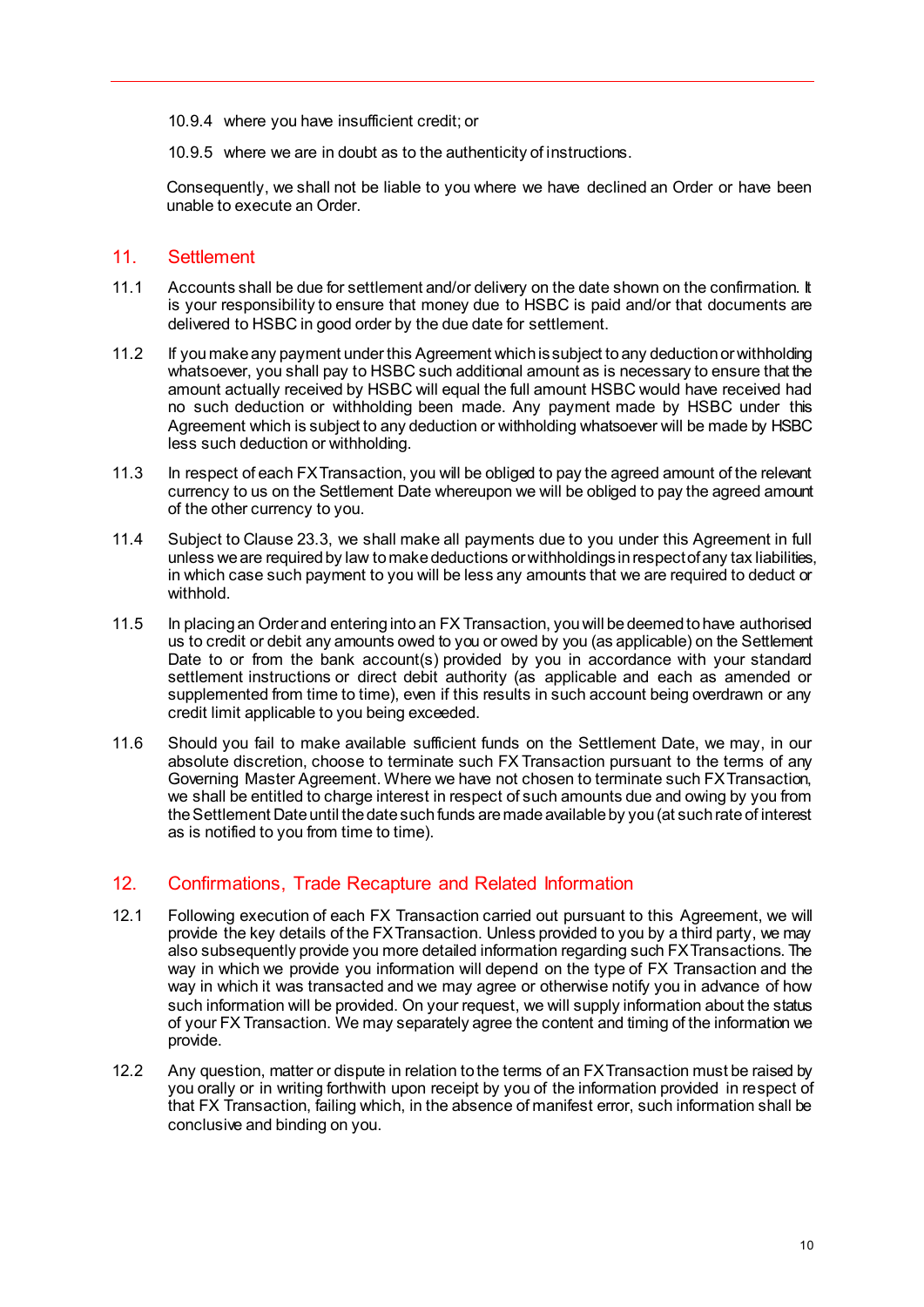# <span id="page-11-0"></span>Part 3 – Our policies, governance and commitments

#### <span id="page-11-1"></span>13. Client money

- 13.1 Where funds are received by HSBC, they will be held in an account in HSBC's capacity as a CRD credit institution (which has the meaning given to it under the FCA rules but in broad terms it is a company whose business is to take deposits and to make loans; most banks (including HSBC) are CRD credit institutions).
- 13.2 This means that your money will be held by HSBC as banker and not as trustee or (as applicable) agent. As a result, such money will not be held in accordance with the Client Money Rules.
- 13.3 If HSBC fails, the Client Money Distribution and Transfer Rules will not apply to these sums and so you will not be entitled to share in any distribution under the Client Money Distribution and Transfer Rules.

#### <span id="page-11-2"></span>14 Conflicts of interest

- 14.1 Situations can arise where our interests, or those of our staff, conflict with your interests or where your interests compete with those of our other clients.
- 14.2 We will make available to you a description of our Conflicts of Interest Policy through our website [http://www.gbm.hsbc.com/financial-regulation/market-structure/mifid/policies](http://www.gbm.hsbc.com/financial-regulation/market-structure/mifid/policies-disclosures)[disclosures](http://www.gbm.hsbc.com/financial-regulation/market-structure/mifid/policies-disclosures) or such other website as notified to you by us.
- 14.3 Our Conflicts of Interest Policy is a policy we maintain setting out the circumstances which may constitute or may give rise to a conflict of interest, the procedures we will follow and the measures we will adopt to prevent or manage such conflicts. Where you request, we will provide you with further information on our Conflicts of Interest Policy.
- 14.4 Whilst we take all appropriate steps to identify and to prevent or manage conflicts of interest, where we are not reasonably confident that our arrangements are sufficient to ensure that risk of damage to your interests will be prevented, we will disclose to you the nature of the conflict and the steps that we have taken to mitigate the risk before undertaking business with you.

# <span id="page-11-3"></span>15. Recording and monitoring of communications

- 15.1 In certain circumstances, communications in relation to this Agreement (including emails, voicemail, online chat conversations, telephone calls and website usage records) as well as paper correspondence such as envelopes or packages may be monitored, recorded or inspected (as appropriate) using monitoring devices or other technical or physical means. The monitoring of communications may take place where deemed necessary for purposes permitted by law from time to time, including, without limitation, to record evidence of business transactions and so as to ensure compliance with HSBC's regulatory obligations and its policies and procedures.
- <span id="page-11-4"></span>15.2 As required by Applicable Law, HSBC will record telephone conversations and electronic communications that result in FX Transactions or that may result in FX Transactions.
- 15.3 Where HSBC is required to record communications under the FCA rules, a copy of the recording of the communications referred to in Clause [15.2](#page-11-4) will be made available to you on request for a period of five years from the date of the communication. The FCA may request that we retain certain or specific records for longer than five years and, if it does, the records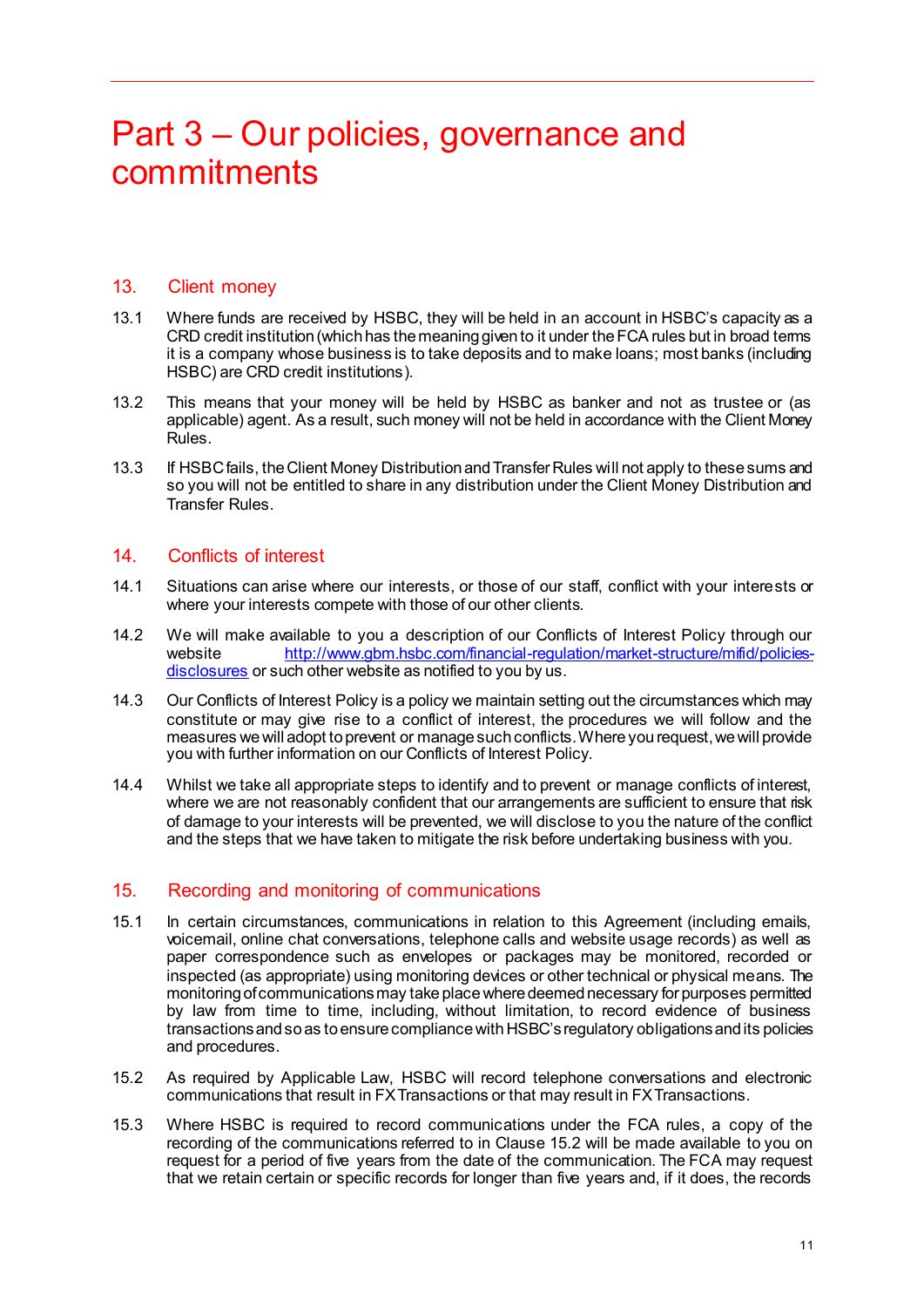retained as a result of such an FCA request will be available to you for a period of up to seven years.

- 15.4 Any telephone conversations and electronic communications that are recorded in accordance with this Clause may be recorded without use of a warning tone or other notification.
- 15.5 All recordings and other records shall be and remain our sole property. We may use such recordings and other records as evidence in court or other proceedings.

#### <span id="page-12-0"></span>16. Costs and charges

- 16.1 You shall be responsible for any Costs and Charges and you agree that our pricing of FX Transactions will reflect such Costs and Charges that we could reasonably expect to incur in such provision of the Services.
- 16.2 If Costs and Charges are not incorporated in the pricing of an FX Transaction, you agree to pay HSBC, on demand, such Costs and Charges that we have properly incurred in relation to such FX Transaction. HSBC will be entitled to net such Costs and Charges against any payment due from HSBC to you under such FX Transaction.
- 16.3 You shall be responsible for payment of all taxes due and for the making of all claims in relation thereto.

#### <span id="page-12-1"></span>17. Fees, commissions or non-monetary benefits that we may receive or pay

HSBC may pay or receive fees, commissions or non-monetary benefits to and from a company in the HSBC Group or other third party where permitted by the FCA rules.

# <span id="page-12-2"></span>18. Confidentiality and data protection

- 18.1 This Clause 18 shall apply unless otherwise agreed.
- <span id="page-12-3"></span>18.2 Each of the Parties to this Agreement will at all times keep confidential any Confidential Information it may acquire in connection with this Agreement except as otherwise permitted by this Agreement. "**Confidential Information**" means all information of a confidential nature (which is either marked "confidential" or is clearly by its nature confidential) disclosed by one Party to the other in connection with this Agreement together with Personal Data or Special Category Data (as those terms are defined under EC Directive 95/46/EC or the General Data Protection Regulation (EU) 2016/679, as applicable), relating to individuals such as your employees, representatives and agents and those of your affiliates, subsidiaries and third parties, including clients (if any).
- 18.3 The obligations in this Clause 18 shall not apply to any Confidential Information (other than Personal Data or Special Category Data) lawfully in a Party's possession otherwise than under or as a result of this Agreement or coming into the public domain otherwise than by breach by any Party of its obligations contained in this Agreement.
- <span id="page-12-4"></span>18.4 Notwithstanding the provisions of Claus[e 18.2](#page-12-3), HSBC and any Connected Company may collect, use, transfer, disclose or otherwise process Confidential Information for the following purposes (the "**Purposes**"):
	- 18.4.1 in connection with the provision of goods or services to you (for example: administration and operation of your account(s) both online and offline, account/product underwriting, research, statistical analysis, testing and benchmarking against HSBC and/or any Connected Company's peer group);
	- 18.4.2 in the operations of HSBC or any Connected Company (including, without limitation, credit and risk management, hedging against risk and managing customer demand, whether expected or unexpected, system or product development and planning, insurance, audit and administrative purposes);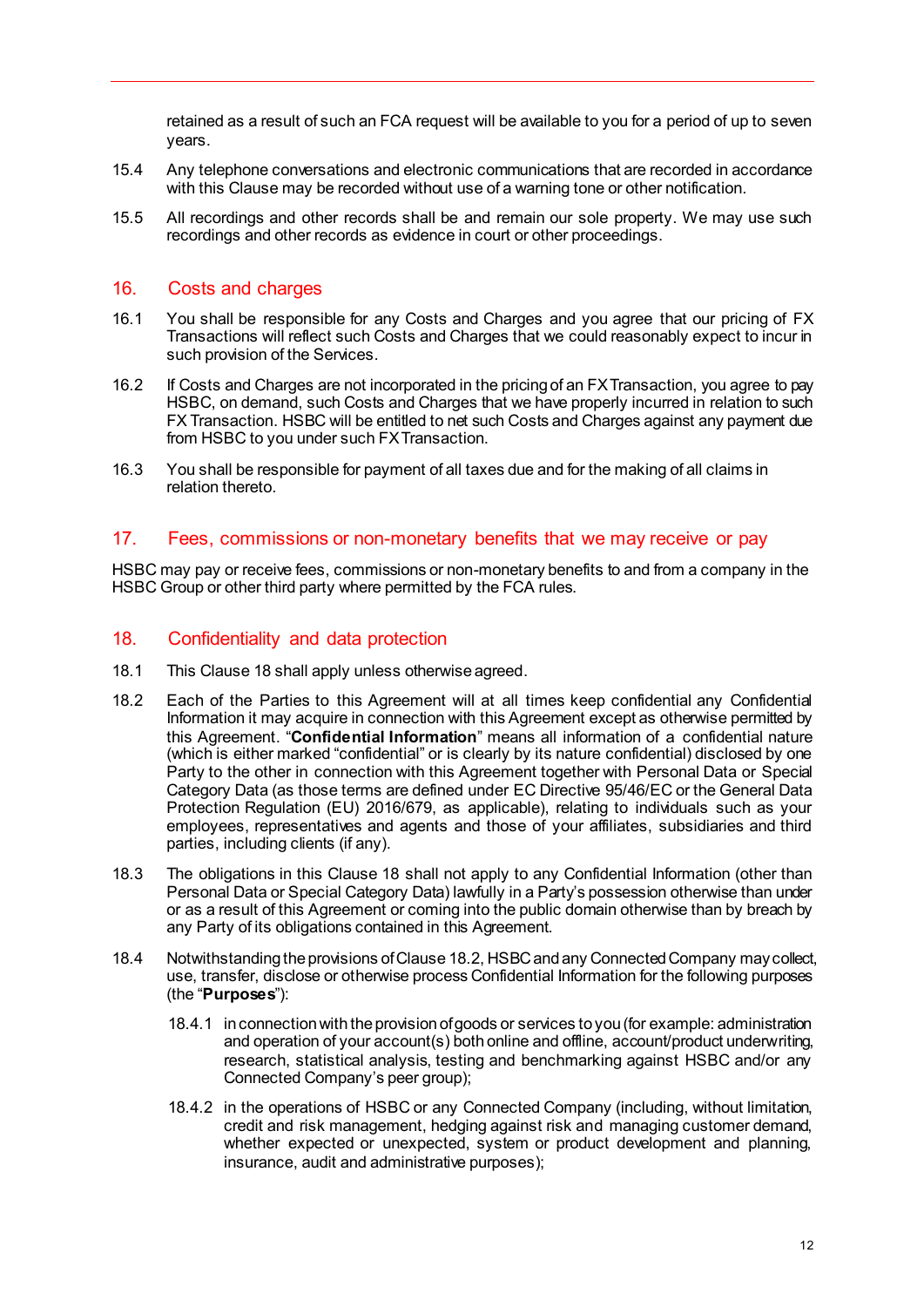- 18.4.3 to meet Compliance Obligations;
- 18.4.4 to conduct Compliance Activity;
- 18.4.5 to maintain HSBC's overall relationship with you;
- 18.4.6 as part of the disposal or reorganisation or the granting of security interests or encumbrances over the whole or any part of the business or assets of HSBC or any Connected Company, or the transfer or securitisation of any rights or obligations; and
- 18.4.7 in accordance with Claus[e 18.8](#page-13-0).
- 18.5 Confidential Information may be disclosed for the Purposes to any Connected Company (including their employees, directors and officers) as well as to the following recipients:
	- 18.5.1 any legal or regulatory Authorities in response to a request from them;
	- 18.5.2 persons acting on your behalf, Infrastructure Providers, payment recipients, beneficiaries, account nominees, intermediaries, correspondent and agent banks, clearing houses, clearing or settlement systems, market counterparties, upstream withholding agents, swap or trade repositories, stock exchanges, and companies in which you have an interest in securities (where such securities are held by HSBC for you);
	- 18.5.3 any party to a transaction acquiring interest in or assuming risk in or in connection with the Services; and
	- 18.5.4 other financial institutions, credit reference agencies or credit bureaus, for the purposes of obtaining or providing credit references,

wherever located, including in jurisdictions which do not have data protection laws that provide the same level of protection as the jurisdiction in which the Services are supplied. Such recipients may process, transfer and/or disclose Confidential Information for the Purposes.

Wherever it is processed, Confidential Information will be protected by codes of secrecy and security with which HSBC, Connected Companies, third parties and their respective employees are required to comply.

- 18.6 HSBC, any Connected Company or any relevant third party may disclose Confidential Information if required or requested to do so by any tax authority or any other Authorities conducting tax investigations in any territory.
- 18.7 You undertake, represent and warrant that you have taken and will continue to take any steps needed (including, without limitation, notifying any relevant individuals and/or obtaining all relevant consents) to facilitate processing of Confidential Information for the Purposes. This Agreement does not in any way restrict other rights HSBC or any Connected Companies may have now or in the future to otherwise process Confidential Information relating to you or relevant individuals under Applicable Law and under the terms of any other agreement with you.
- <span id="page-13-0"></span>18.8 Where permitted to do so, HSBC may from time to time use contact details that you have given us to provide you or your employees or those of any of your affiliates and subsidiaries with information about new services and promotions available from HSBC and Connected Companies and approved third parties by various means (including telephone, email, mobile messaging or other electronic communication) in accordance with your marketing preferences as notified to HSBC by you or your employees or those of any of your affiliates or subsidiaries.
- 18.9 Under data protection law, individuals may have the right to request access to or erasure of Personal Data relating to them, to restrict or object to its processing, and to require Personal Data to be corrected if inaccurate. Any individuals wishing to exercise such rights should contact their usual HSBC representative.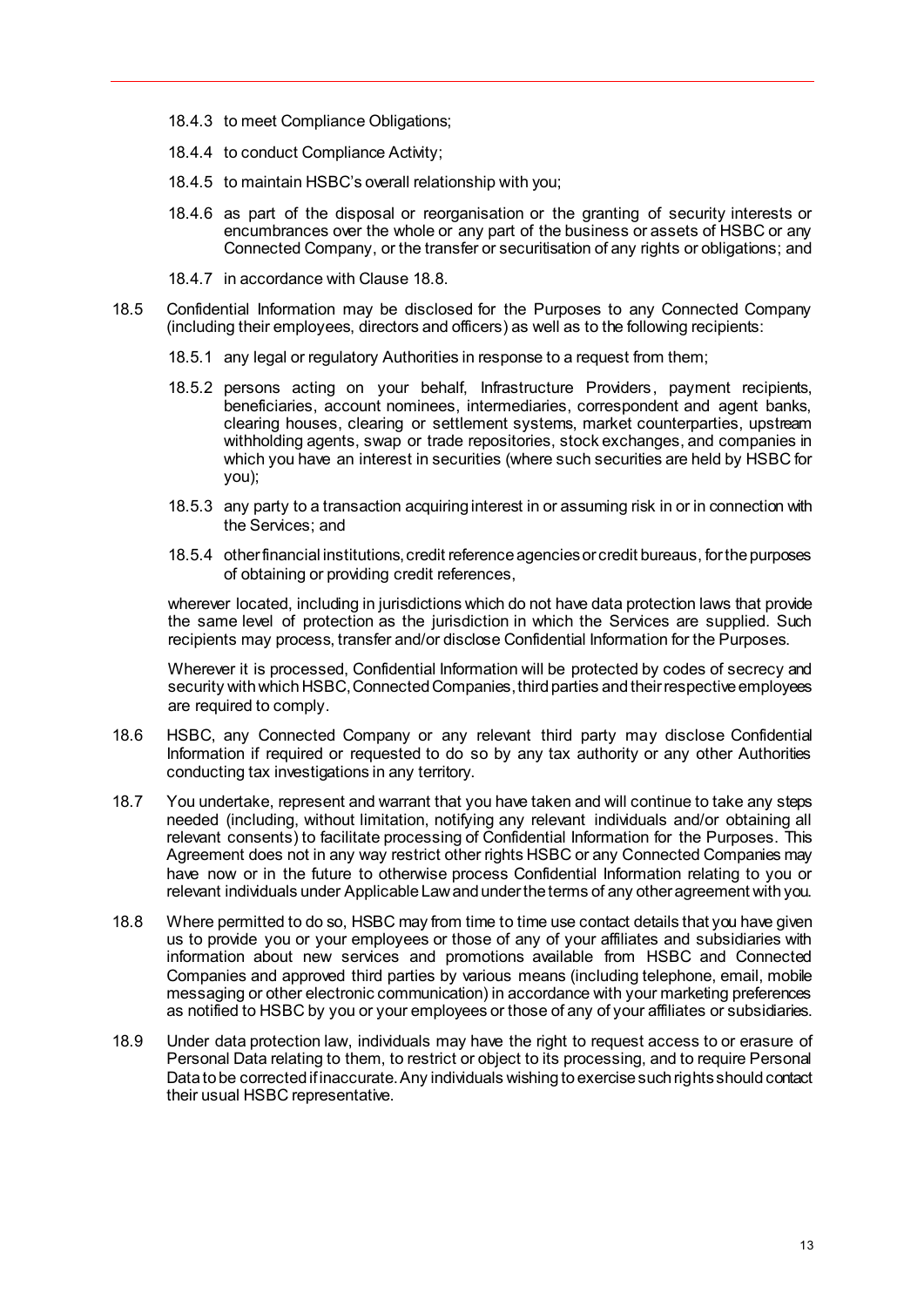# <span id="page-14-0"></span>19. Pre-trade and post-trade publications

Without prejudice to Clause 18, you agree and acknowledge that HSBC has regulatory obligations in respect of any pre-trade or post-trade information relating to the execution of any transactions and HSBC may use this information for its own commercial purposes.

# <span id="page-14-1"></span>20. Feedback and complaints

20.1 Feedback:

We welcome any feedback on the quality of the Services provided to you under this Agreement. If you do have any feedback, please discuss this with your usual HSBC representative.

- 20.2 Complaints:
	- 20.2.1 In the event that you have a complaint about the quality of HSBC's service to you under this Agreement, you may speak to your usual HSBC representative or, alternatively, you can write to the HSBC Global Markets Compliance Department at our registered address set out in Clause [5.2.](#page-6-4) Further details of the complaints-handling process, including information about our complaints management policy and the contact details of our complaints management function, are available on request.
	- 20.2.2 We will try to resolve your complaint as quickly as possible and to your complete satisfaction. If you cannot settle your complaint, you may be entitled to refer it to the Financial Ombudsman Service.
	- 20.2.3 The Financial Ombudsman Service is a free and independent statutory disputeresolution scheme for financial services. Details of who are eligible complainants can be obtained from the Financial Ombudsman Service. The Financial Ombudsman Service's website is at [http://www.financial-ombudsman.org.uk](http://www.financial-ombudsman.org.uk/) (or such other website as notified to you by us) and it can be contacted at:

The Financial Ombudsman Service Exchange Tower London E14 9SR Email: complaint.info@financial-ombudsman.org.uk Telephone: 0800 023 4567 or 0300 123 9123

# <span id="page-14-2"></span>21. Know your client ("KYC") requirements

Our dealings with you will be covered by certain Applicable Laws relating to client identification and money laundering which may require us to seek further evidence and confirmation of your identity and the business that you propose to undertake with us.

- 21.1 In addition, where you act as an agent on behalf of one or more other persons, we may seek confirmation and/or evidence that appropriate evidence of the identity of such underlying clients has been obtained and recorded under procedures maintained by you.
- 21.2 If satisfactory evidence of your identity and/or the identity of any underlying client has not been obtained within a reasonable period, we reserve the right not to accept or process any Order or transaction in any Product, FX Transaction or Service or otherwise to cease to deal with you under this Agreement.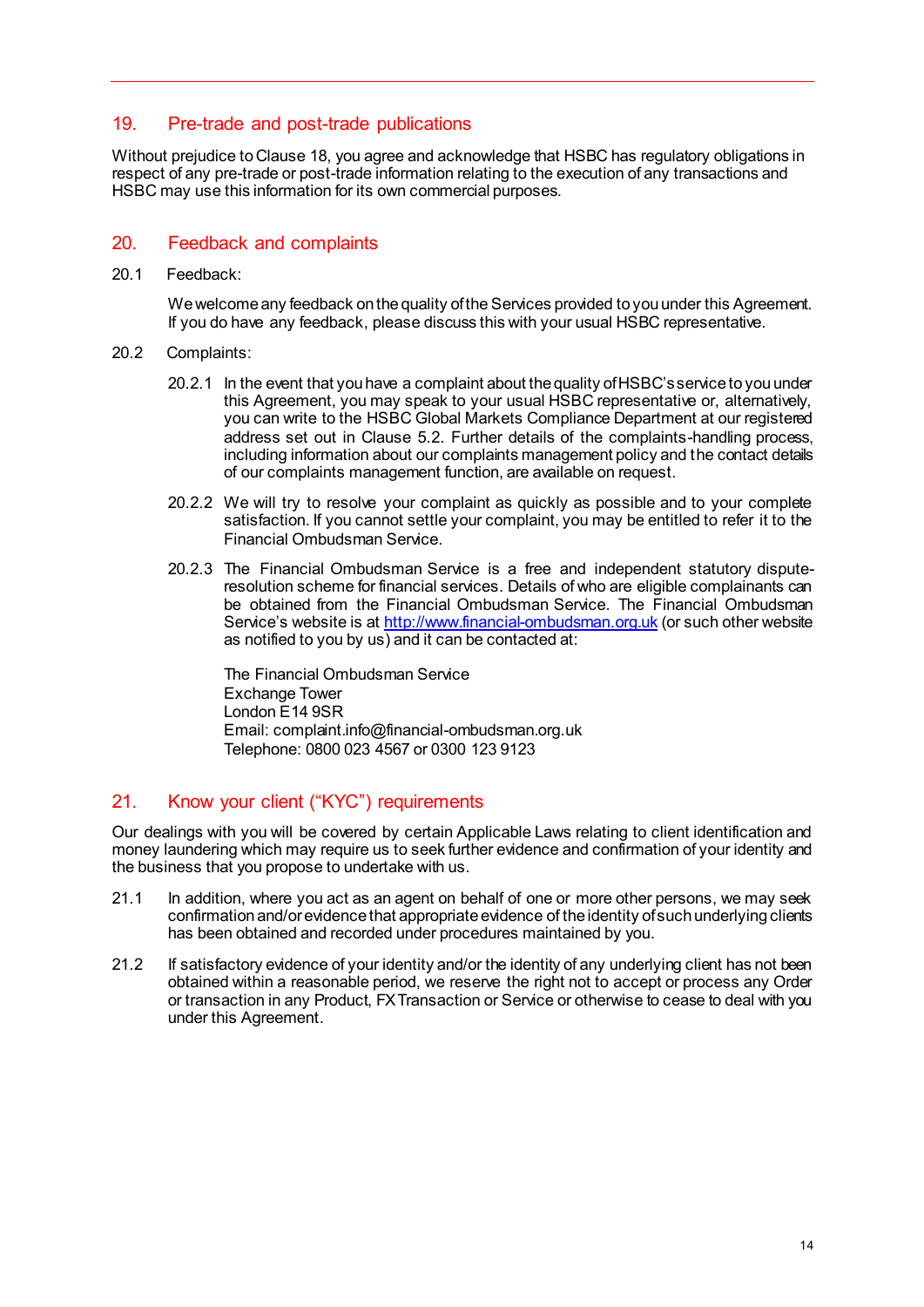# <span id="page-15-0"></span>Part 4 – General provisions

# <span id="page-15-1"></span>22. Termination of FX Transactions

#### *Termination upon your request*

- 22.1 You may request that we provide you with a quote for terminating an FX Transaction prior to the Settlement Date. Upon receipt of a request to terminate an FX Transaction, we may request further information from you, following which we will either:
	- 22.1.1 indicate that we are unable to provide a quote; or
	- 22.1.2 confirm the price for the relevant termination.
- 22.2 If we provide a quote to you in respect of any such request, it will be available for immediate execution only and we will be under no obligation to make such quote available to you on a continuing basis.
- 22.3 We are not obliged to provide a quote for termination of an FX Transaction and may decline to provide a quote at any time in our absolute discretion. You must therefore be prepared to remain in an FX Transaction until its Settlement Date.
- 22.4 Following receipt of a quote from us to terminate an FX Transaction, it is your responsibility to decide whether you wish to terminate such FX Transaction. If you decide you wish to do so, you may, prior to the expiry of that quote, instruct us to terminate such FX Transaction. An instruction from you to terminate an FX Transaction will be irrevocable and binding on you.
- <span id="page-15-3"></span>22.5 Such terminated FX Transaction will be settled in accordance with Claus[e 22.6](#page-15-2) and you will be responsible for any costs reasonably incurred by us in proceeding with the termination of such FX Transaction in accordance with this Clause [22.5](#page-15-3).
- <span id="page-15-2"></span>22.6 Where an FX Transaction is terminated, the Exit Cost will be calculated by us.

"**Exit Cost**" means a termination payment that is owed by you to us or us to you, as the case may be, as a result of the early termination of an FX Transaction.

Following calculation of the Exit Cost, we will inform you of the Exit Cost that is owed by you to us or us to you, as the case may be, because of such termination whereupon such amount shall be due and payable.

Such Exit Cost may differ from the mid-market valuation (the mid-point between the bid price (the price that buyers are willing to pay to purchase such currency) and offer price (the price that sellers are willing to sell such currency)) of the FX Transaction due to factors including, but not limited to, credit-worthiness, market liquidity and timing of execution.

Should you request to terminate an FX Transaction before its Settlement Date (and we have, in our absolute discretion, provided you with a quote to terminate such FX Transaction), it may be that the current rate of exchange available to you as our customer has changed since you originally entered into the FX Transaction, such that the market value of the FX Transaction at the time that you request to terminate it is far less than the value of such FX Transaction at Order. In such circumstances, you would be required to pay a sum, which may be significant, to terminate such FX Transaction which reflects the costs and losses (including, but not limited to, any Hedge termination costs) we would incur in terminating your FX Transaction under the then current market conditions as further described below.

(i) One of the reasons that the Exit Cost could be significant, notwithstanding that no payments may have been made between us under the FX Transaction, is that when entering into an FX Transaction with you, we generally seek to protect ourselves from, inter alia, the risk to us in respect of such FX Transaction due to changes in the rate of exchange between the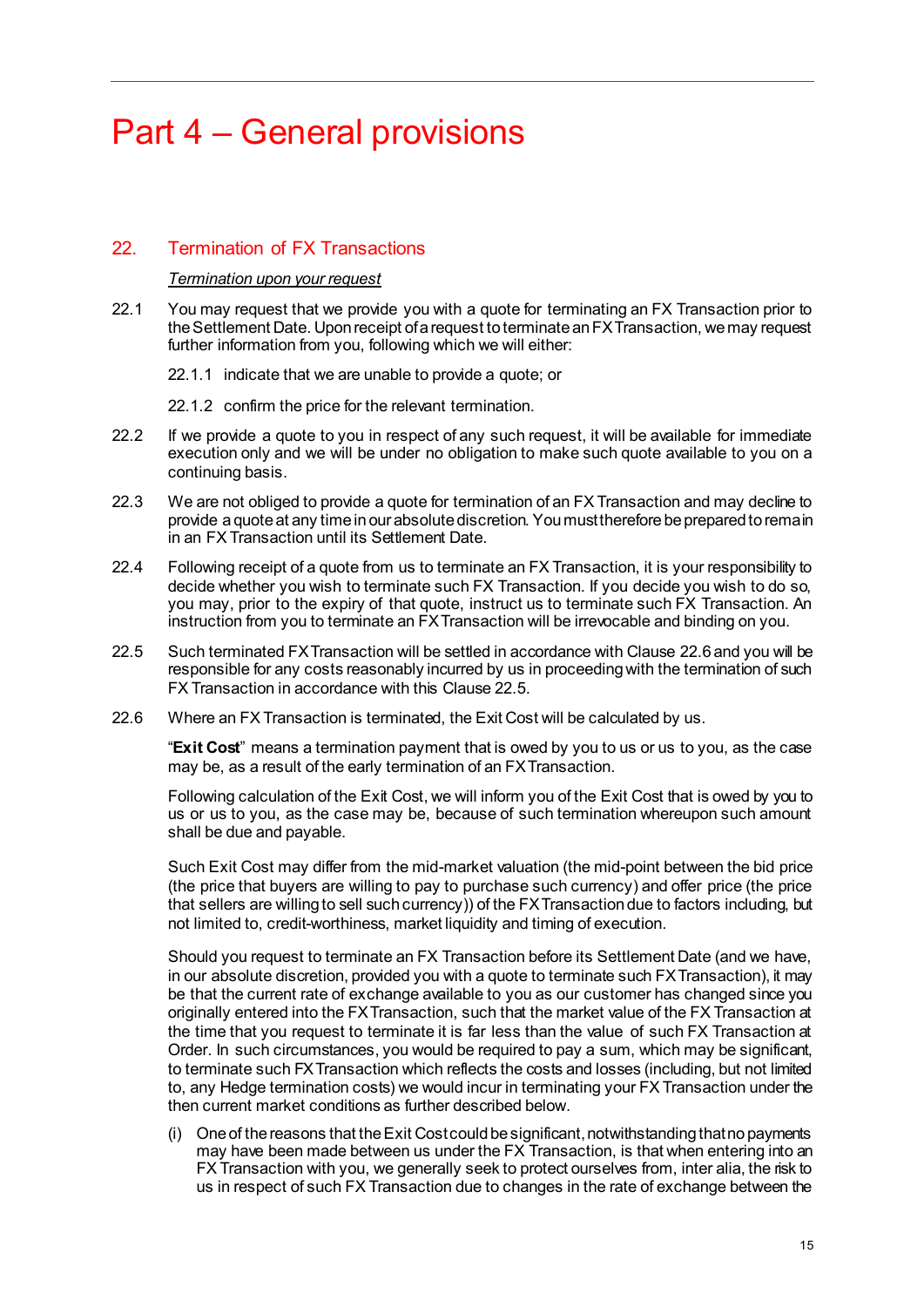relevant currencies. We do this by taking one or more positions with one or more third parties and managing these positions from time to time (such position, a "**Hedge**"). A Hedge may be in respect of one FX Transaction with you or any number of our transactions with any number of our clients. If an FX Transaction with you is terminated, we will no longer need to manage such risk in respect of such FX Transaction, so we will need to terminate our Hedge or otherwise adjust our Hedge. When we do so, we will be impacted by market values and other factors, including, but not limited to, the availability of equivalent hedge positions and our own funding costs and creditworthiness, which might cause us to lose money. Where we lose money in such circumstances, we will seek to recover this loss from you as part of the Exit Costs.

- (ii) However, it is possible that we may not make any loss in terminating or adjusting our Hedge and indeed if the rate of exchange between the relevant currencies of an FX Transaction has moved in your favour (your position at such point commonly being referred to as 'inthe-money'), you may receive an exit pay-out from us.
- (iii) The market value of the FX Transaction immediately after execution will be negative even assuming zero movements in the then current rate of exchange available to you as our customer as it reflects an element of our profit margin, Hedging costs and other related Costs and Charges. As with all Exit Costs, you would not need to pay this initial market value to us unless you were to terminate immediately.
- (iv) We are unable to predict what the Exit Costs might be in the future, for example, at any particular time that the FX Transaction is terminated. This is because, as further described above, Exit Costs depend on a variety of factors at the time the FX Transaction is terminated. Please speak to us if you would like us to provide further information on the magnitude of Exit Costs.
- 22.7 Following payment of the Exit Cost, no further obligations shall be owed between us in respect of the early terminated FX Transaction.

#### <span id="page-16-0"></span>23. HSBC's recovery of liabilities, losses and costs

- 23.1 Subject to Clause [4.3,](#page-5-4) any indebtedness or liability incurred by you to HSBC shall, in the absence of express written consent by HSBC to the contrary, be due and payable on demand.
- 23.2 All payments due to us under this Agreement shall be made free from, and without, set-off, withholding, counterclaim or deduction.
- <span id="page-16-1"></span>23.3 Without prejudice to any other right we may have, we may set off any amounts due from you under any FX Transaction or otherwise related to this Agreement against any amounts owed by us to you, whether or not such obligations are arising under this Agreement, present or contingent and irrespective of the currency of such obligation. If the obligations are in different currencies, we may convert either obligation at its then prevailing selling spot rate of exchange.
- 23.4 Without prejudice and in addition to any general lien, right of set-off or other similar rights which HSBC may be entitled to exercise over any of your FX Transactions, monies or other property, your monies or other property shall be subject to a general lien in HSBC's favour, insofar as there remain any outstanding amounts due from you to HSBC in relation to liabilities arising under this Agreement.
- 23.5 If you default in paying any amount by the Settlement Date, HSBC shall be entitled (but only so far as consistent with the rules of the FCA) on such date to pay to the credit of, or as the case may be, debit to any account or accounts of yours with HSBC (or another member of the HSBC Group) the amount in question, together with any applicable interest (determined under Clause [11.6\)](#page-10-2) and with or without the application of set-off in Claus[e 23.3,](#page-16-1) in the appropriate currency or, at HSBC's option, the equivalent thereof (at current market rates determined by us in our sole discretion) in any other currency or currencies in which any balance on such account or accounts may then be denominated.
- 23.6 In addition to HSBC's rights in Clause [23.3,](#page-16-1) HSBC shall have the right (but only so far as consistent with the rules of the FCA) at any time without notice to set off and/or combine and/or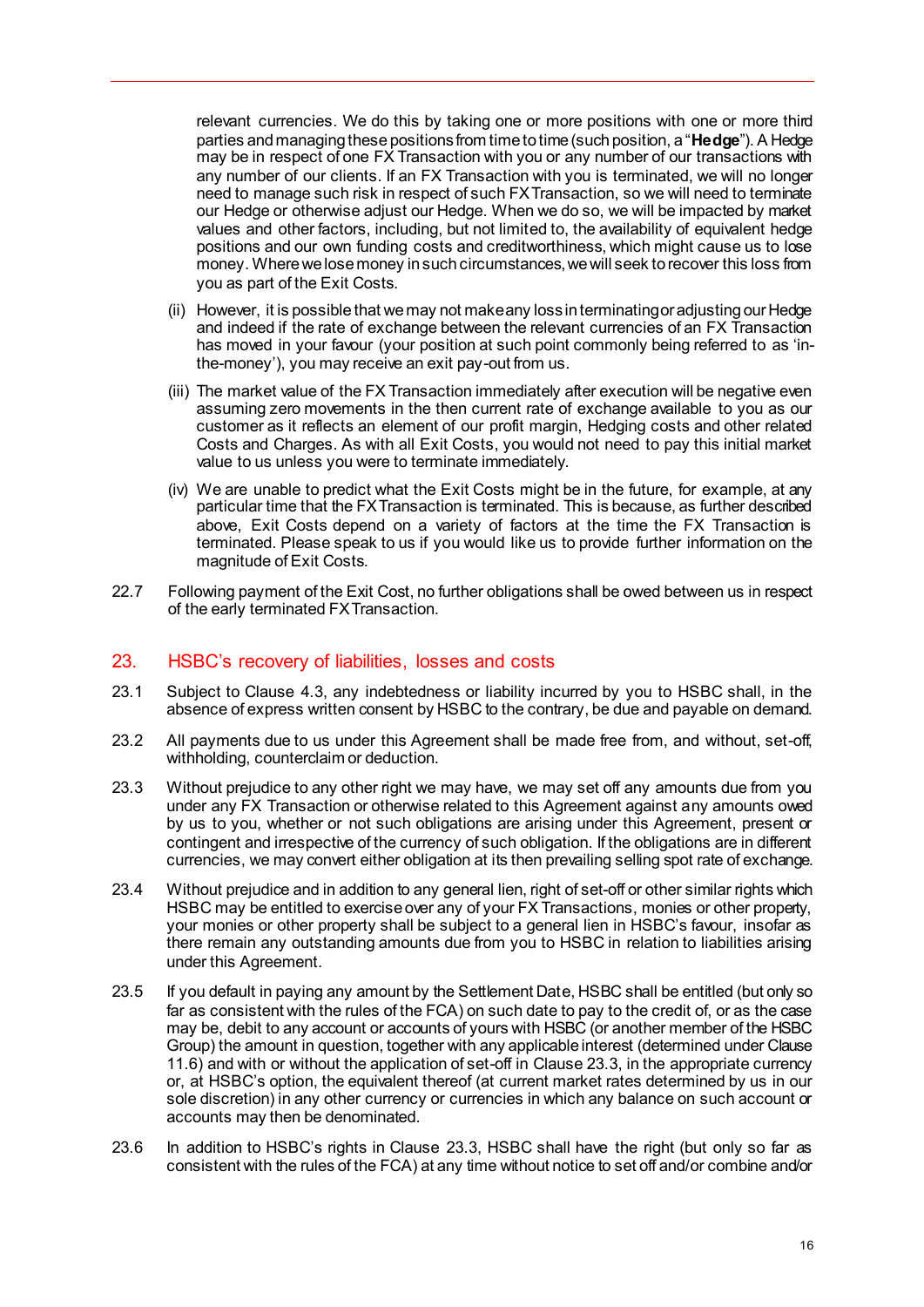consolidate all or any of your accounts maintained with HSBC (or another member of the HSBC Group) in such manner as HSBC may determine.

- 23.7 Subject to Claus[e 24.1,](#page-17-2) you agree to indemnify us against all losses, costs and demands arising directly or indirectly from the provision of the Services hereunder, except to the extent that such losses, costs and demands are due directly to our or any of our directors', officers', employees' or agents' negligence, fraud or wilful default.
- 23.8 Nothing in this Claus[e 23](#page-16-0) restricts our ability to take legal or other action to recover the debts caused by the non-payment of amounts due to us by you, whether under this Agreement or otherwise.

# <span id="page-17-0"></span>24. HSBC's limitation of liability

- <span id="page-17-2"></span>24.1 Nothing in this Agreement will exclude or limit any duty or liability that we may have to you under the FCA or the PRA rules or other regulatory requirements; or that applicable law does not allow to be excluded or limited.
- 24.2 Neither HSBC nor any of our directors, officers, employees or agents accepts any liability for any loss, costs, taxes or expenses suffered or incurred by you as a result of, or in connection with, the provision of the Services hereunder by us unless, and then only to the extent that, such loss, costs, taxes or expenses are incurred directly by you and are caused by proven negligence, fraud or wilful default on the part of HSBC or its directors, officers, employees or agents in the provision of such Services.
- 24.3 Where HSBC fails to take any action which in our opinion would breach a regulatory requirement or market practice, HSBC will not be liable to you.
- 24.4 In respect of any losses arising from any cause beyond our reasonable control and the effect of which is beyond our control to avoid or, any losses that we could not reasonably foresee when provided an instruction which we act upon, HSBC will not be liable to you.
- 24.5 In respect of any loss or damage to the extent that such loss or damage is indirect, consequential or special, HSBC will not be liable to you. This means that we will not be liable for various types of losses, including loss of: business; goodwill; opportunity; anticipated saving; or profit.

# <span id="page-17-1"></span>25. Representations and warranties

- 25.1 You represent, warrant and undertake to us on the date that you enter into this Agreement and on each date that you place an Order or enter into an FX Transaction that:
	- 25.1.1 you are entering into this Agreement and placing an Order or entering into an FX Transaction as principal and, in respect of forward exchange contracts:
		- (i) not for investment or speculative purposes; and
		- (ii) in order to facilitate payment for identifiable goods, services or direct investment.

For further information as to what this means, please speak to your usual HSBC representative or refer to the FCA published guidance on this in the FCA's Policy Statement 17/14 on Markets in Financial Instruments Directive II Implementation – Policy Statement II, Pages 475 to 492 of the Conduct, Perimeter Guidance and Miscellaneous Provisions (MIFID 2) Instrument 2017 and Q31B-Q31O therein which includes examples, available from the following website: <http://www.gbm.hsbc.com/financial-regulation/market-structure/mifid> or such other website as notified to you by us.

25.1.2 you have taken into account and understand and accept the various risks associated with FX Transactions, including those set out in Claus[e 26.1](#page-18-1);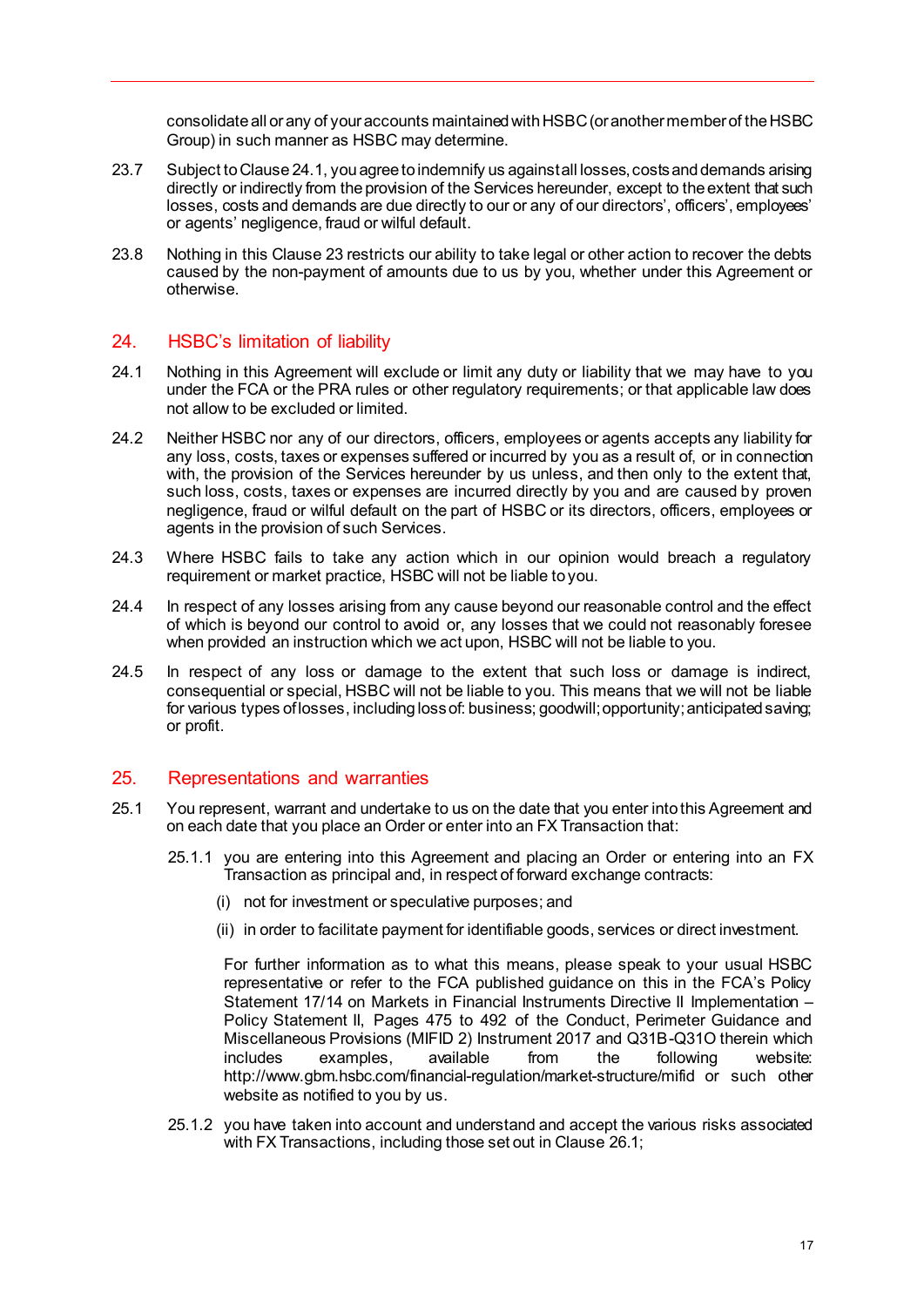- 25.1.3 you understand that, unless we agree otherwise, we are offering execution only Services pursuant to this Agreement and you have made your own independent decision to enter into this Agreement, place an Order or enter into an FX Transaction, including, but not limited to, whether an FX Transaction is suitable for you and whether an FX Transaction is appropriate or proper for your purposes, and you are not relying on any communication from us (oral or written) as investment advice or as a recommendation to place an Order or enter into any such FX Transaction under this Agreement;
- 25.1.4 all information provided by you or on behalf of you to us is true, accurate and not misleading and you will notify us as soon as possible in the event that there is a change to such information;
- 25.1.5 you have, and will comply with, all the necessary consents, licences and authorisations and powers to enter into and perform your obligations under this Agreement and in respect of each Order or FX Transaction, and you have taken all necessary actions to authorise such execution and performance;
- 25.1.6 you will, on demand by HSBC, deliver to HSBC copies of (or evidence of) any relevant consents and compliance with Applicable Laws and regulations as HSBC may reasonably require from time to time;
- 25.1.7 if you are an individual, you have reached the age of 18 years old and have full capacity to enter into this Agreement, to place an Order or enter into an FX Transaction; and
- 25.1.8 if you have separate legal personality, you are duly constituted or organised and validly existing and in good standing under the laws of England.

#### <span id="page-18-0"></span>26. Your acknowledgements

- <span id="page-18-1"></span>26.1 In deciding whether to place an Order or enter into an FX Transaction pursuant to this Agreement, you acknowledge that you have considered and accepted that foreign exchange transactions carry risks, including, but not limited to, those set out below:
	- 26.1.1 Credit risk:

FX Transactions entered into between you and us under this Agreement are on a principal to principal basis and are therefore subject to the risk that we fail to perform our obligations to you under this Agreement.

26.1.2 Market risk:

The performance and valuation of FX Transactions linked to foreign exchange rates will fluctuate due to market volatility which may be sudden and large and may be affected by other factors including, but not limited to, economic and political events.

When entering into an FX Transaction to protect yourself from the risk to you due to changes in the rate of exchange between two currencies or, in other words, to hedge an underlying exposure to foreign exchange rate fluctuations, you are responsible for determining the extent and nature of your underlying exposure, and the effectiveness of the FX Transaction as a hedge for such underlying exposure. Any mismatch between the underlying exposure and the FX Transaction may lead to under-hedging or overhedging and a resultant exposure to changes in the rate of exchange between two currencies or, in other words, having an underlying exposure to foreign exchange rate fluctuations.

As markets in FX Transactions are subject to unforeseen fluctuations, it may be that at the relevant Settlement Date, the market rate is more favourable than the rate of exchange agreed between you and us for a particular Order. You will nevertheless be bound by the terms of such Order. Where you have placed an Order, we will not be liable to you where market conditions prevent us from executing such Order.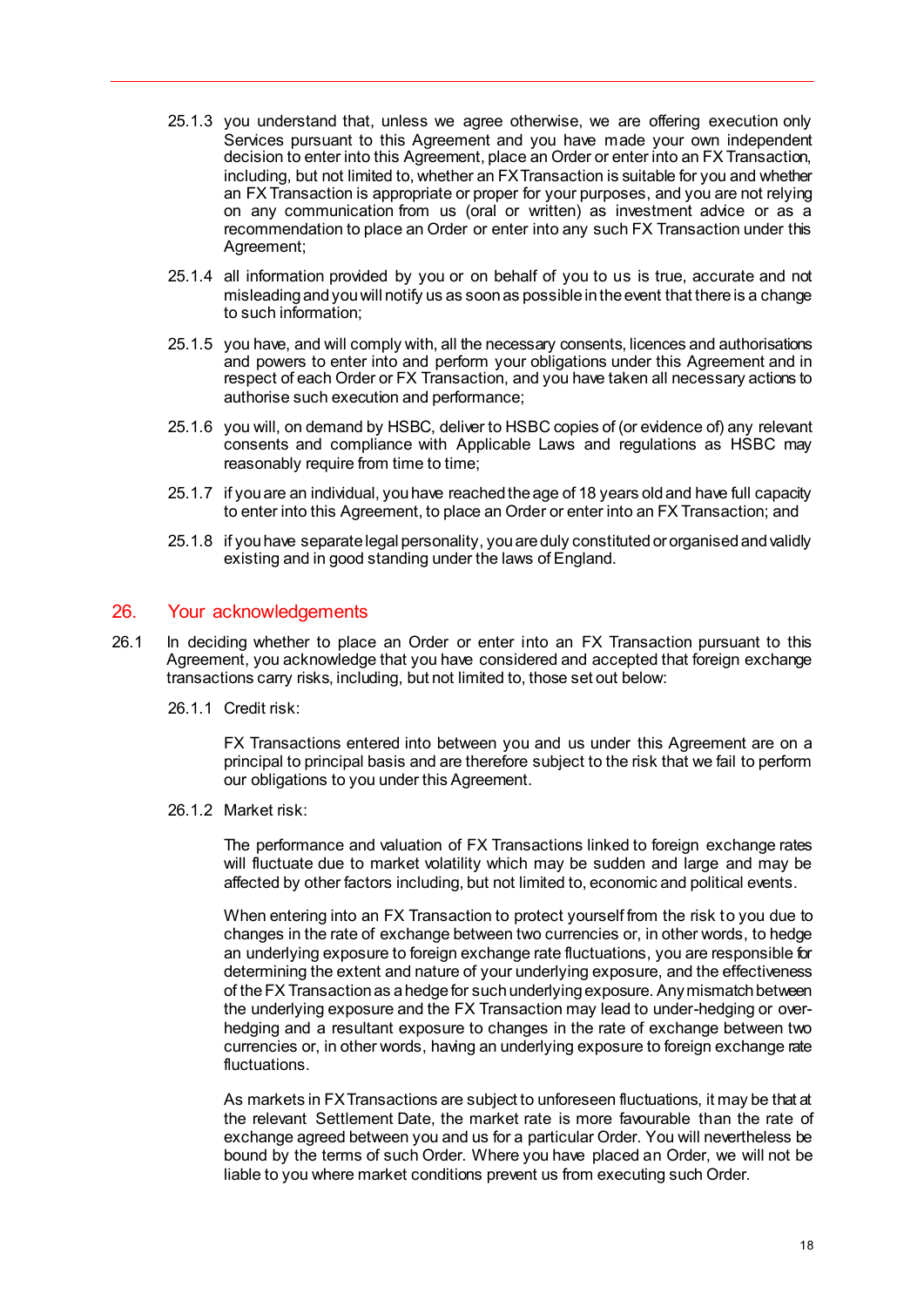26.1.3 Illiquidity:

Where we accept an Order in relation to currencies that are or become illiquid, it is possible that execution or settlement of such FX Transaction will be affected by such illiquidity. In some cases, it may not be possible to execute or settle an FX Transaction in accordance with an Order.

While you may request that we provide you with a quote for terminating an FX Transaction, we are not obliged to provide a quote and may decline to provide a quote at any time in our absolute discretion. You must therefore be prepared to remain in an FX Transaction until its Settlement Date.

# <span id="page-19-0"></span>27. Netting of payment obligations

If on any date, amounts would otherwise be payable in the same currency by you to us, and by us to you in respect of two or more FX Transactions, then, on such date, your obligation and our obligation to make payments of any such amount will be automatically satisfied and discharged and, if applicable, replaced by an obligation upon the Party by which the larger amount would have been payable to pay to the other Party the excess of the larger amount over the smaller amount.

# <span id="page-19-1"></span>28. Redenomination

If a currency relevant to an FX Transaction is withdrawn or redenominated into another currency, we may replace the currency affected by such event with the replacement currency and make such adjustments to the rate of exchange, in each case as determined by us, and you shall pay us the amount of any costs reasonably incurred by us in securing a sufficient amount of the replacement currency in the market, which shall be by reference to then prevailing market rates.

# <span id="page-19-2"></span>29. Variation

HSBC may at any time vary or qualify any one or more of the terms of this Agreement by written notice to you in good time before such variation or qualification where it is practicable to do so. Such revised terms will become effective on the date specified in such notice and shall apply to FX Transactions entered into after the effective date specified in such notice (unless otherwise required by law or regulation) and by continuing to enter into FX Transactions you are agreeing to any such variation, supplement or qualification.

# <span id="page-19-3"></span>30. Transfer and assignment

- 30.1 General:
	- 30.1.1 You may not transfer or assign any of your rights or obligations under this Agreement without the prior written consent of HSBC.
	- 30.1.2 Subject to Claus[e 30.2,](#page-19-4) HSBC may not transfer or assign any of its rights or obligations under this Agreement without your prior written consent.
- <span id="page-19-4"></span>30.2 Transfer within the HSBC Group:
	- 30.2.1 HSBC may, at any time, transfer all or any part of its rights and/or obligations under this Agreement to a Transferee if it has given you reasonable notice of the transfer (unless it is impracticable to give you such notice).
	- 30.2.2 Upon the effective date of the transfer as set out in the notice (or otherwise where it was impracticable to give you such notice):
		- (i) the rights and/or obligations of you and HSBC shall be transferred to the Transferee and you and HSBC will be released from further obligations to each other; and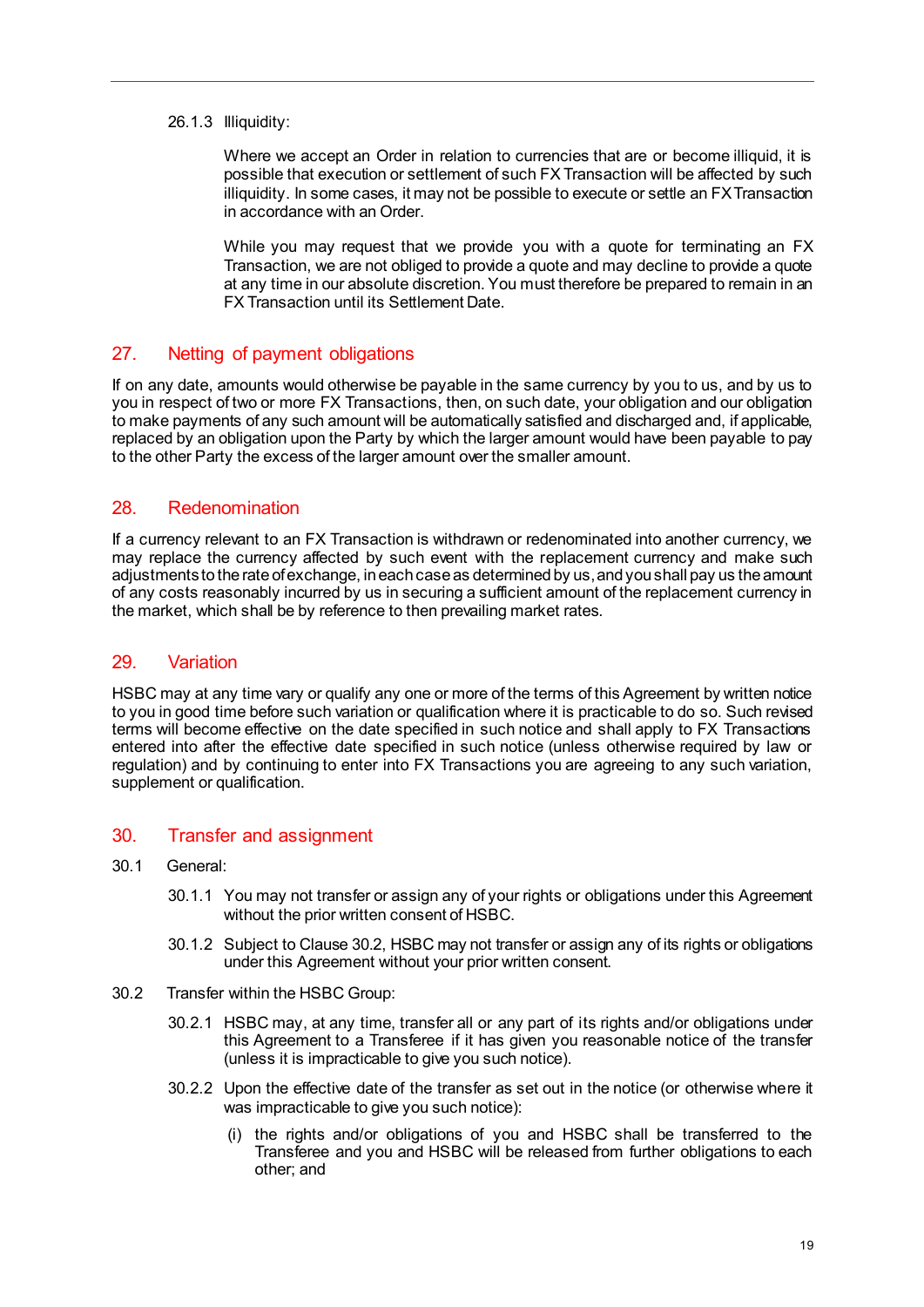(ii) you and the Transferee will simultaneously acquire the same rights and assume the same obligations between yourselves as would have been acquired and assumed had the Transferee been an original party hereto instead of HSBC.

#### <span id="page-20-0"></span>31. Contacting us

- 31.1 Communications in relation to this Agreement and the Services under it shall be in English.
- 31.2 Subject to Claus[e 31.3,](#page-20-3) you may generally communicate with us as through your usual HSBC representative as follows:
	- 31.2.1 by post, personal delivery or in person at our registered office set out in Claus[e 5.2](#page-6-4);
	- 31.2.2 by telephone; and
	- 31.2.3 where we agree, by email.
- <span id="page-20-3"></span>31.3 Where you are obliged to communicate in writing under this Agreement, you shall do so:
	- 31.3.1 by post or personal delivery to our registered office set out in Claus[e 5.2](#page-6-4); or
	- 31.3.2 where we agree, by sending an email to an email address that we will provide you for the purpose from time to time.
- 31.4 Proving delivery:

In either Party proving service or delivery of the relevant communication, it shall be sufficient to prove that it was correctly addressed and was posted or, where it was delivered otherwise than by post, that it was delivered to the correct address or, where it was sent by electronic means, that it was transmitted to the correct number or email address as last notified by the relevant Party.

# <span id="page-20-1"></span>32. Provision of information

- 32.1 You agree that we may provide you with certain information disclosures in relation to the Services that we provide to you (whether addressed to you personally or addressed to all or some of our other clients) by way of a durable medium other than paper (such as by way of email or a HSBC website notified to you).
- 32.2 This Agreement is drafted on the basis that you are not a "consumer" as defined in the E-Commerce Directive 2000/31/EC as may be amended from time to time (the "E-Commerce Directive"), (i.e. you are not an individual or, if you are, you are dealing in the course of your trade, business or profession). As a non-consumer, you hereby agree to the fullest extent permissible under the E-Commerce Directive that we shall not be required to make any disclosures or comply with any requirements which would otherwise be required by the E-Commerce Directive.

# <span id="page-20-2"></span>33. Circumstances outside of HSBC's control

- <span id="page-20-4"></span>33.1 HSBC shall not be in breach of this Agreement if there is, and shall not be liable or have responsibility of any kind for any loss or damage incurred by you as a result of, any total or partial failure, interruption or delay in performance of its duties and obligations occasioned by circumstances outside of HSBC's control.
- <span id="page-20-5"></span>33.2 Such circumstances may include, but are not limited to, any act of God, fire, act of government, state, governmental or supranational body or authority or any investment exchange and/or clearing house, war, civil commotion, terrorism, failure of any computer dealing system, interruptions of power supplies, labour disputes of whatever nature or any other reason (whether or not similar in kind to any of the above) beyond HSBC's control.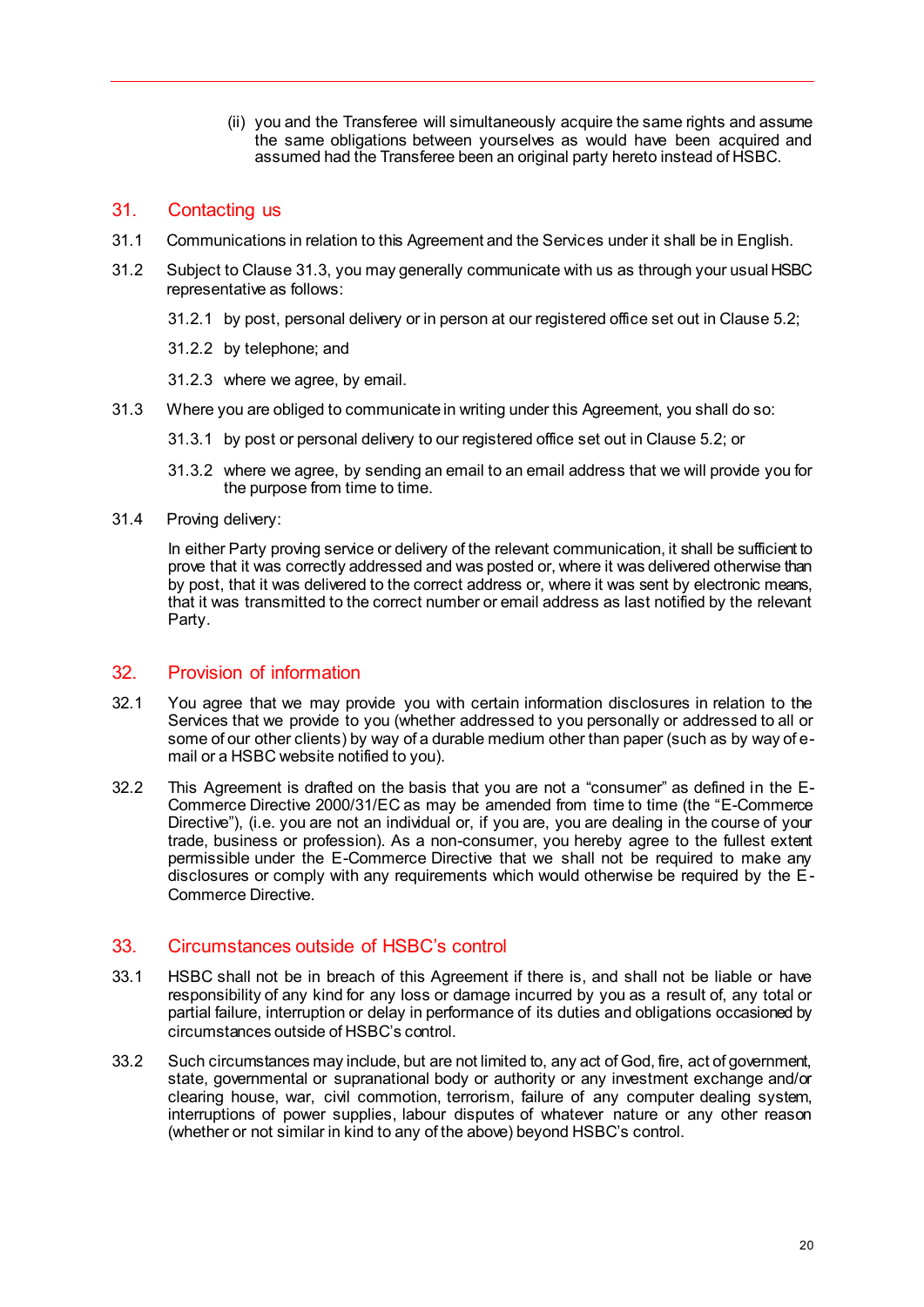33.3 Should an event described in Clauses [33.1](#page-20-4) or [33.2](#page-20-5) occur, HSBC shall have the right to terminate any FX Transaction affected by such event, subject to the terms of any Governing Master Agreement.

#### <span id="page-21-0"></span>34. Illegality

If any provision or term of this Agreement or any part thereof shall become or be declared illegal, invalid or unenforceable for any reason whatsoever, such term, provision or part shall be divisible from this Agreement and shall be deemed to be deleted from this Agreement.

#### <span id="page-21-1"></span>35. No waiver

Our failure or delay in exercising any right, power or privilege in respect of this Agreement will not be presumed to operate as a waiver, and a single or partial exercise of any right, power or privilege will not be presumed to preclude any subsequent or further exercise of that right, power or privilege or exercise of any other right, power or privilege.

# <span id="page-21-2"></span>36. Rights of third parties

- <span id="page-21-5"></span>36.1 Any company within the HSBC Group may enforce the terms of Claus[e 23](#page-16-0) and Claus[e 29](#page-19-2) in accordance with the provisions of the Contracts (Rights of Third Parties) Act 1999.
- 36.2 Except as provided in Claus[e 36.1,](#page-21-5) a Person who is not a Party to this Agreement has no right under the Contracts (Rights of Third Parties) Act 1999 to enforce any term of this Agreement but this does not affect any right or remedy of a third party which exists or is available apart from that Act.
- 36.3 The rights of the Parties to this Agreement to rescind or vary this Agreement are not subject to the consent of any other Person.

# <span id="page-21-3"></span>37. Rights and remedies

The rights and remedies herein are cumulative and not exclusive of any rights or remedies provided by law.

#### <span id="page-21-4"></span>38. Governing law and jurisdiction

- 38.1 This Agreement, and any non-contractual obligations arising out of or in connection with it, shall be governed by and construed in accordance with English law.
- 38.2 Each of the parties to this Agreement irrevocably agrees that the courts of England shall have exclusive jurisdiction to settle any suit, action or other proceedings relating to this Agreement, and irrevocably submits to the jurisdiction of such courts.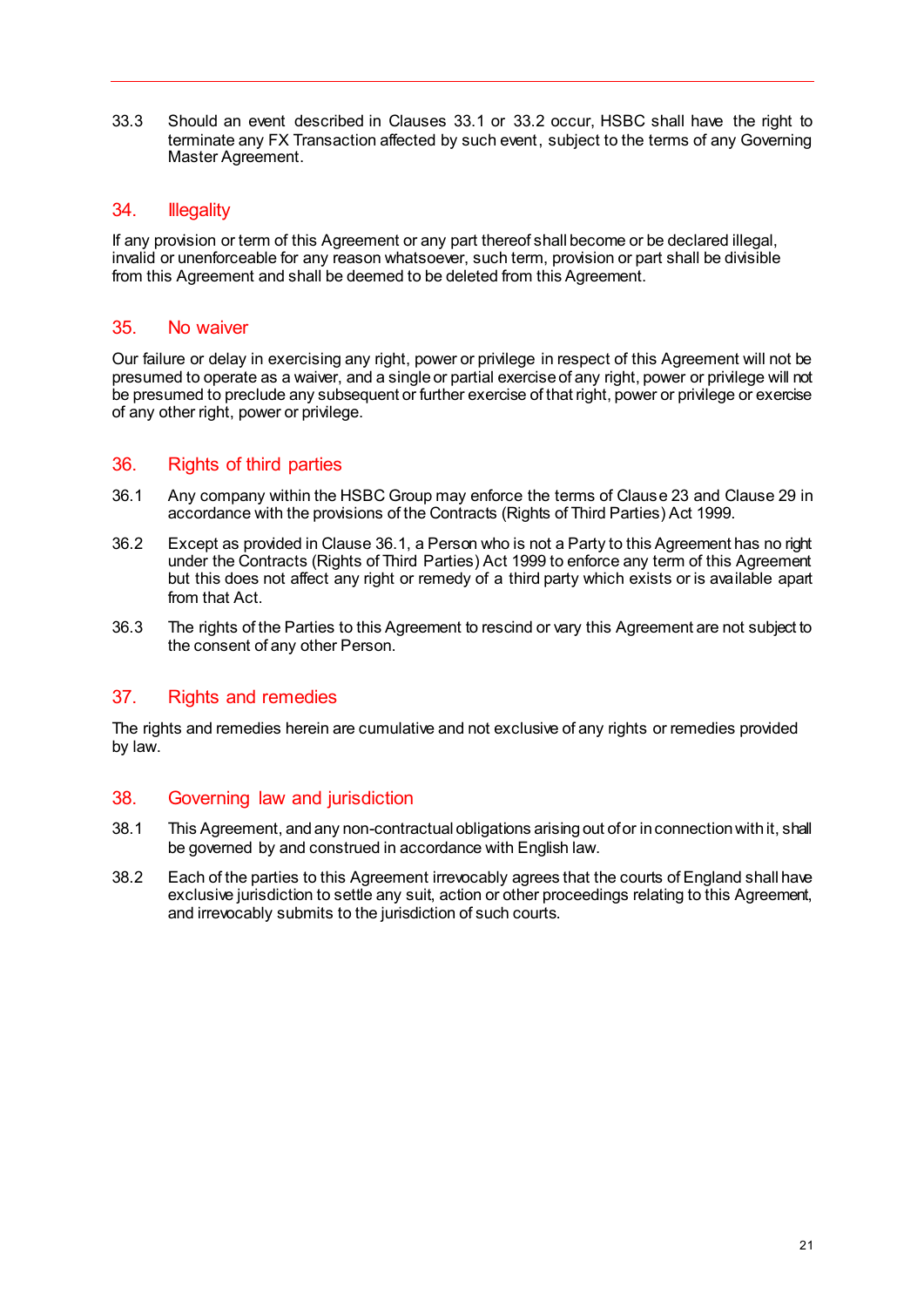# <span id="page-22-0"></span>Schedule 1

# **Definitions**

In this Agreement, the following words and expressions shall, unless the context otherwise requires, bear the following meanings given to them:

"**Agreement**" has the meaning given to that term in Claus[e 1.1](#page-4-4);

"**Applicable Law**" means:

- (i) all applicable laws;
- (ii) all applicable regulations and requirements imposed by any competent regulatory, prosecuting, tax or Governmental Authority in any jurisdiction, domestic or foreign (including, without limitation, the FCA rules), or imposed by or arising under the constitution, rules, regulations, bylaws, customs, usages and interpretations of any exchange, trading system, trading venue or organised market on which purchasers and sellers of securities or other investment instruments are brought together, and any clearing house, settlement exchange or other service provided to facilitate clearing and settlement; and
- (iii) any agreement entered into with, or between, any competent regulatory, prosecuting, tax or Governmental Authority in any jurisdiction, domestic or foreign;

"**Authorities**" means any competent regulatory, prosecuting, tax or Governmental Authority in any jurisdiction, domestic or foreign;

"**Client Money Distribution and Transfer Rules**" means the FCA rules which set out the rights of clients for whom a firm holds money under the Client Money Rules in the event that that firm fails;

"**Client Money Rules**" means the rules of the FCA which set out the obligations of a firm when it holds money as a trustee on behalf of a client in connection with the firm's regulated business;

"**Compliance Activity**" means any activity performed by a Connected Company considered to be appropriate, acting reasonably, to meet Compliance Obligations relating to or in connection with the detection, investigation and prevention of Financial Crime, international and national guidance, relevant HSBC procedures and/or the direction of any public, regulatory or industry body relevant to any member of the HSBC Group;

"**Compliance Obligation**" means obligations of a Connected Company to comply with: (a) any applicable local or foreign statute, law, regulation, ordinance, rule, judgment, decree, voluntary code, directive, sanctions regime, court order or international guidance and HSBC's mandatory policies or procedures, (b) any demand from Authorities or reporting, regulatory trade reporting, disclosure or other obligations under law or (c) any Applicable Law or internal policies requiring HSBC to verify the identity of its customers;

"**Confidential Information**" has the meaning given to that term in Claus[e 18.2](#page-12-3);

"**Conflicts of Interest Policy**" means a policy we maintain setting out the circumstances which may constitute or may give rise to a conflict of interest, the procedures we will follow and the measures we will adopt to prevent or manage such conflicts;

"**Connected Company**" means HSBC Holdings plc and, from time to time, any subsidiary thereof (as defined in section 1159 of the Companies Act 2006) or affiliated company thereof (as defined in the FCA rules) and (a) agents of any such Person, and (b) direct or indirect third party service providers of any of the foregoing Persons;

"**Costs and Charges**" means costs and charges in relation to FX Transactions and our Services (including, where relevant, broker commissions, taxes, settlement and other fees);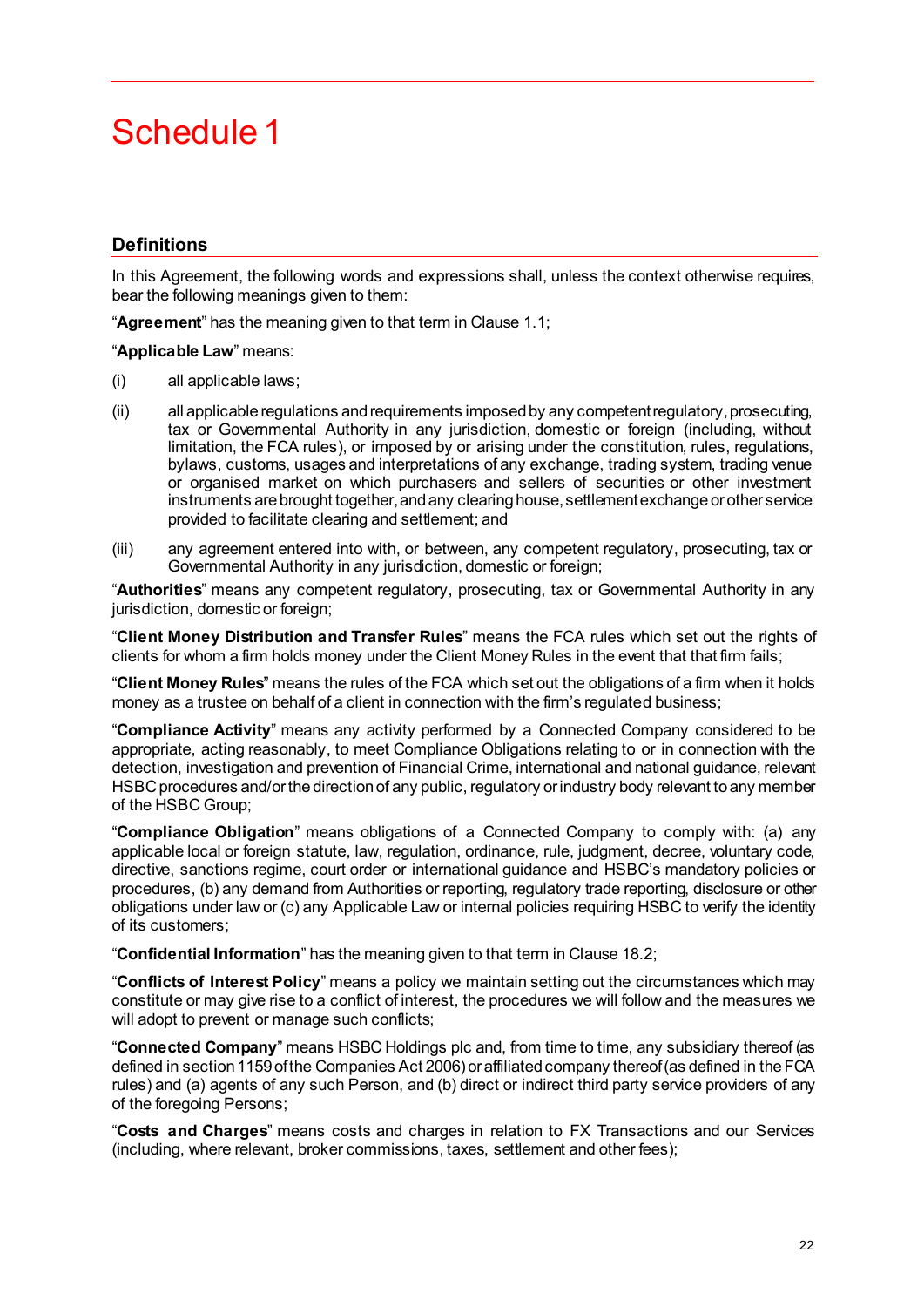"**CRD Credit Institution**" has the meaning given to it under the FCA rules, but in broad terms it is a company which is established in the European Union and whose business is to take deposits and to make loans; most banks (including HSBC) are CRD credit institutions;

"**Evolve Terms**" has the meaning given to that term in Claus[e 1.2](#page-4-5);

"**Exit Costs**" has the meaning given to that term in Claus[e 22.6](#page-15-2);

"**FCA**" means the United Kingdom Financial Conduct Authority, or any successor regulator, which may regulate the provision of HSBC's Services under this Agreement;

"**FCA rules**" or "**rules of the FCA**" means the rules, regulations and procedures of the FCA in force from time to time;

"**Fiduciary Duty**" means any duty where a financial institution holds, manages, oversees or has responsibilities for assets for a third party that involves a legal and/or regulatory duty to act with the highest standard of care and with utmost good faith. A fiduciary must make decisions and act in the best interests of the third parties and must place the wants and needs of the third party first, above the needs of the fiduciary;

"**Financial Crime**" means money laundering, terrorist financing, bribery, corruption, tax evasion, fraud, evasion of economic or trade sanctions, and/or violations, or attempts to circumvent or violate any laws or regulations relating to these matters;

"**FSCS**" means the Financial Services Compensation Scheme;

"**FX Transactions**" means FX spot and FX forward or flexible delivery transactions entered into by you (a) which are not for investment or speculative purposes; and (b) in order to facilitate payment for identifiable goods, Services or direct investment;

"**Governmental Authority**" means the government of any jurisdiction, or any political subdivision thereof, whether provincial, state or local, and any department, ministry, agency, instrumentality, authority, body, court, central bank or other entity lawfully exercising executive, legislative, judicial, taxing, regulatory or administrative powers or functions of or pertaining to government;

"**Governing Master Agreement**" has the meaning given to that term in Clause [9;](#page-7-0)

"**Hedge**" has the meaning given to that term in Claus[e 22.6](#page-15-2);

"**HSBC**" means HSBC UK Bank plc;

"**HSBC Group**" means the group of companies, the ultimate holding company of which is HSBC Holdings plc;

"**Infrastructure Provider**" means any third party providing shared market infrastructure necessary for a party to perform its obligations under this Agreementincluding any communications, clearing, settlement or payment system, or intermediary or correspondent bank;

"**ISDA Form**" has the meaning given to that term in Clause [9.2](#page-7-3);

"**ISDA Master Agreement**" has the meaning given to that term in Clause [9.2](#page-7-3);

"**OFAC**" means the Office of Foreign Assets Control of the US Department of the Treasury;

"**Order**" means any order, including any indication of interest, response to a request for quote, bid, offer or instruction or request from you or any person who is, or is believed in good faith to be, a person designated or authorised by you to give instructions or requests to execute FX Transactions.

"**Party**" means a party to this Agreement;

"**Person**" means an individual, firm, company, corporation, government, state or agency of a state or any association, trust, joint venture, consortium or partnership;

"**PRA**" means the United Kingdom Prudential Regulation Authority or any successor regulator which may regulate the provision of HSBC's Services under this Agreement;

"**Purposes**" has the meaning given to that term in Claus[e 18.4](#page-12-4);

"**Relevant Bail-In Protocol**" has the meaning given to that term in Claus[e 9.3.2](#page-8-0);

"**Relevant Jurisdiction**" has the meaning given to that term in Claus[e 9.3](#page-8-1);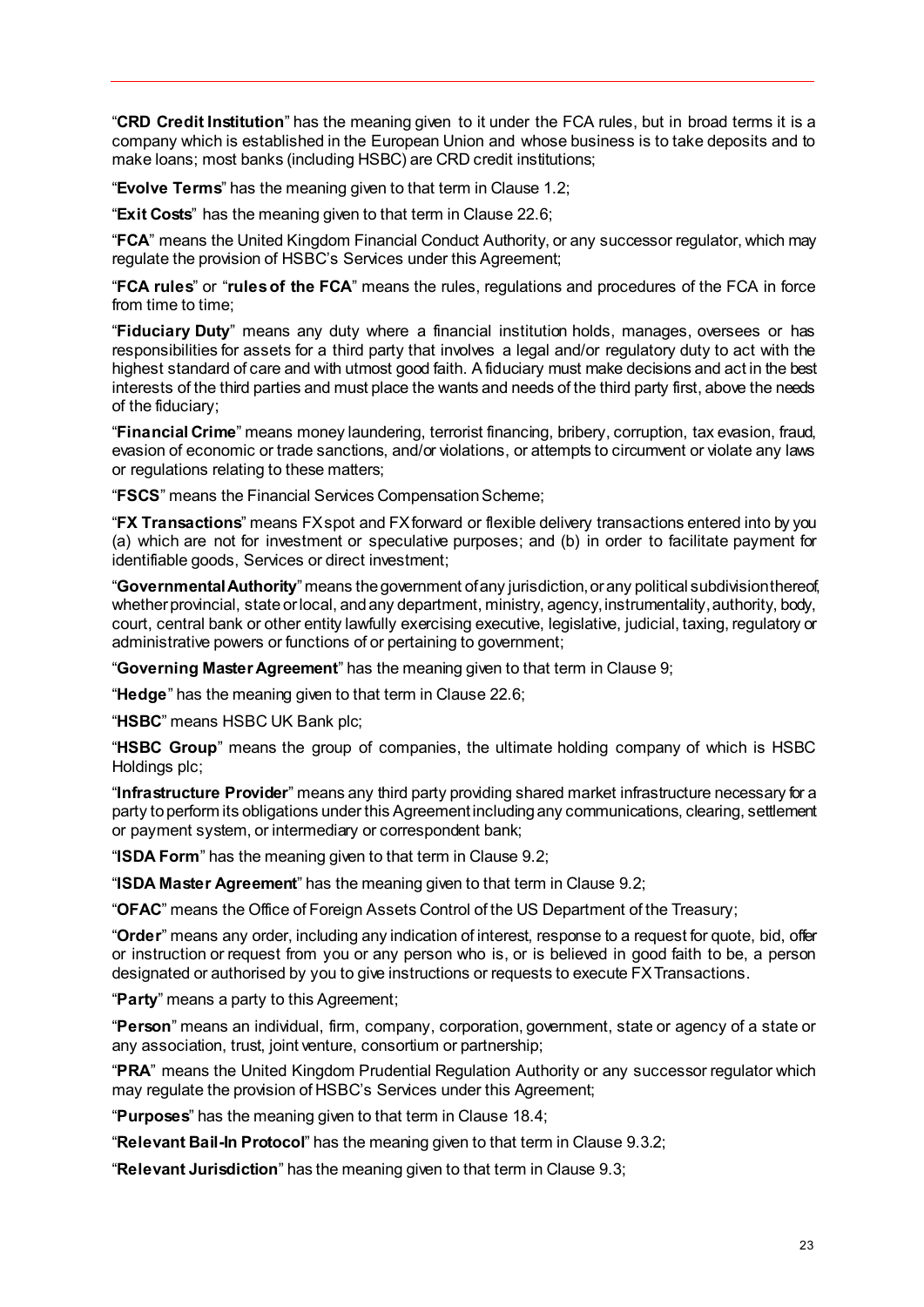"**Relevant Requirements**" means, in respect of HSBC, HSBC's legal and regulatory obligations, any request of a public or regulatory authority or pursuant to internal policies applicable to HSBC in relation to the prevention of fraud, money laundering, terrorism or other criminal activities or the provision of financial and other Services to sanctioned persons;

"**Sanctions**" means the sanctions laws, regulations, embargoes or restrictive measures administered, enacted or enforced by any of the Sanctions Authorities;

"**Sanctions Authorities**" means:

- (i) the United States of America;
- (ii) the United Nations;
- (iii) the European Union;
- (iv) the United Kingdom;
- (v) Hong Kong;
- (vi) the jurisdiction of your incorporation or establishment; or
- (vii) the respective Governmental Authorities of any of the foregoing, including, without limitation, OFAC, the US Department of State and Her Majesty's Treasury;

"**Services**" means HSBC dealing in relation to FX Transactions with you in accordance with Applicable Law.

"**Settlement Date**" means the agreed payment date;

"**Transaction**" has the meaning given to that term in Clause [9.2](#page-7-3);

"**Transferee**" means any entity within the same group as HSBC, to whom HSBC transfers all or any part of its rights and/or obligations under this Agreement;

"**we**", "**us**" or "**HSBC**" means HSBC UK Bank plc, acting through its Global Markets business; and

"**you**" means the person or persons entering into this Agreement in their capacity as clients of HSBC.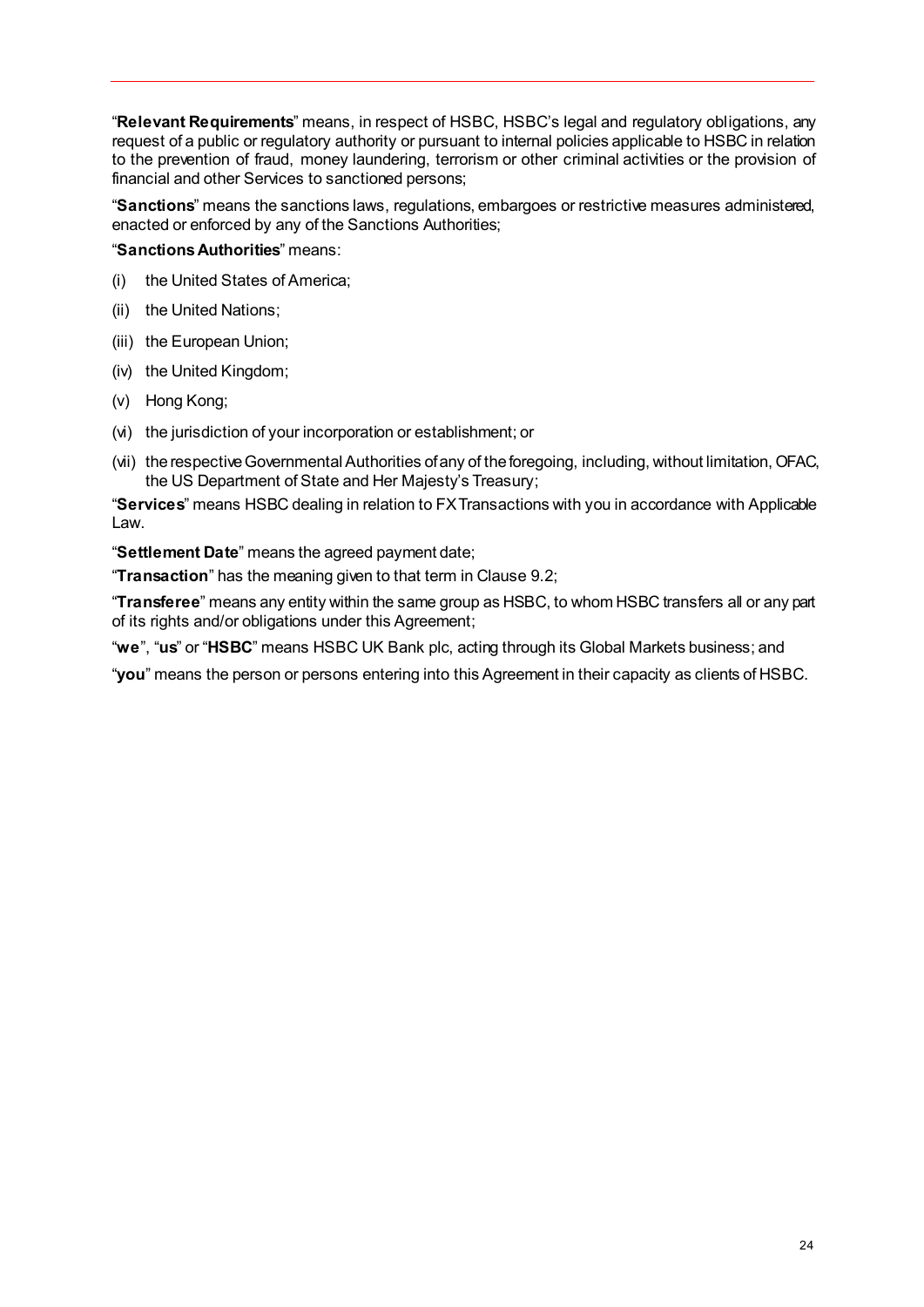# <span id="page-25-0"></span>Schedule 2

# **Disclosures**

The disclosures below contain general information relating to FX Transactions and certain Orders, and is included in this Schedule 2 for your general information and discussion purposes only. Please contact your usual HSBC representative if you have any questions on the disclosures in this Schedule 2.

The information below is provided to you on a strictly non-advised basis and does not constitute a personal recommendation or a solicitation of any FX Transaction, and has been prepared without taking account of your objectives, financial situation or needs. You may therefore wish to obtain independent financial advice.

#### **General Information on FX Transactions**

**Spot foreign exchange contract**. The purchase or sale of a specified amount of a specified currency at the current rate of exchange available to you as our customer, to be delivered on the Settlement Date. The Settlement Date for most major currencies is two business days after the FX Transaction is entered into. It is possible to have a Settlement Date on the same day or next day, subject to availability and currency cut-off times. In such circumstances, the quote that we provide you with for such spot foreign exchange contract will take account of an adjustment based on the funding costs of the relevant currencies.

To provide you with a quote for a spot foreign exchange contract, we will need to know the amount and the currencies that you would like to buy or sell.

**Forward exchange contract**. The purchase or sale of a specified amount of a specified currency at an agreed rate of exchange to be delivered on an agreed future Settlement Date, which will be more than two business days after entering into the FX Transaction. The quote that we provide you with for such forward exchange contract will be based on the current rate of exchange available to you as our customer plus or minus a forward adjustment based on the interest rate differential of the relevant currencies.

To provide you with a quote for a forward exchange contract, we will need to know the amount and the currencies that you would like to buy or sell and the proposed Settlement Date.

**Flexible delivery forward exchange contract**. The purchase or sale of a specified amount of a specified currency at an agreed rate of exchange to be delivered on one or more Settlement Date(s) falling within an agreed period which will be more than two business days but less than 12 calendar months after entering into the FX Transaction. Periods in excess of 12 calendar months may be possible, subject to additional credit and/or legal terms. Please contact your usual HSBC representative to discuss how we can accommodate your requirements.

To provide you with a quote for a flexible delivery forward contract, we will need to know the amount and the currencies that you would like to buy or sell and the proposed period during which you would like the Settlement Date(s) to take place.

Once we have executed your Order for a flexible delivery forward contract, you will need to inform us of the Settlement Date(s) during the agreed period on which you would like to take delivery of the specified amount of the specified currency.

#### **General Information on Certain Types of Orders**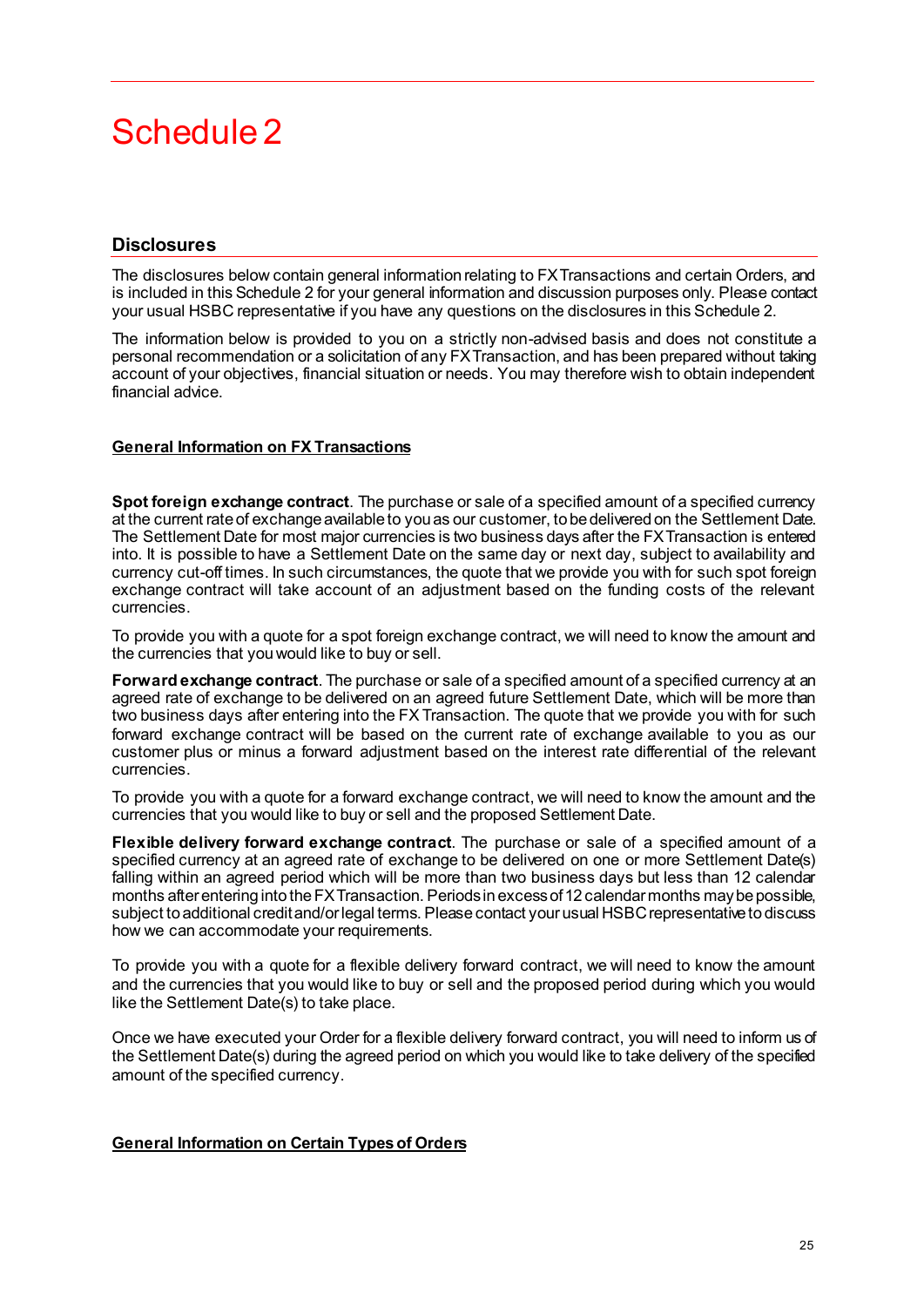The example Orders below are not exhaustive. Please contact your usual HSBC representative to discuss other types of Orders.

**Take-profit order**. An instruction for the purchase or sale of a specified amount of a specified currency at a specified rate of exchange, which is better than the current market rate of exchange at the time of such instruction. Subject to market conditions and regulatory constraints, we will attempt to execute your order on a reasonable endeavours basis.

To provide an instruction for a take-profit order, you will need to tell us the amount and the currencies that you would like to buy and sell and the rate of exchange at which you would like us to execute such order.

You should be aware that it may not be possible to execute a take-profit order at the agreed rate of exchange, whether in whole or in part. In such circumstances, we will use reasonable endeavours to execute as much of your order as is reasonably practicable at the agreed rate, which may result in your order being only partially filled or not filled at all.

**Stop-loss order**. An instruction for the sale or purchase of a specified amount of a specified currency at a specified rate of exchange, which is worse than the current market rate of exchange at the time of such instruction. Subject to market conditions and regulatory constraints, we will attempt to execute your order on a reasonable endeavours basis.

To provide an instruction for a stop-loss order, you will need to tell us the amount and the currencies that you would like to buy or sell and the rate of exchange at which you would like us to execute such order.

You should be aware that it may not be possible to execute a stop-loss order at the agreed rate of exchange, whether in whole or in part. In such circumstances, we will use reasonable endeavours to execute such order as close as reasonably practicable to the agreed rate, but you should be aware that such rate of exchange could be considerably worse than the agreed rate of exchange.